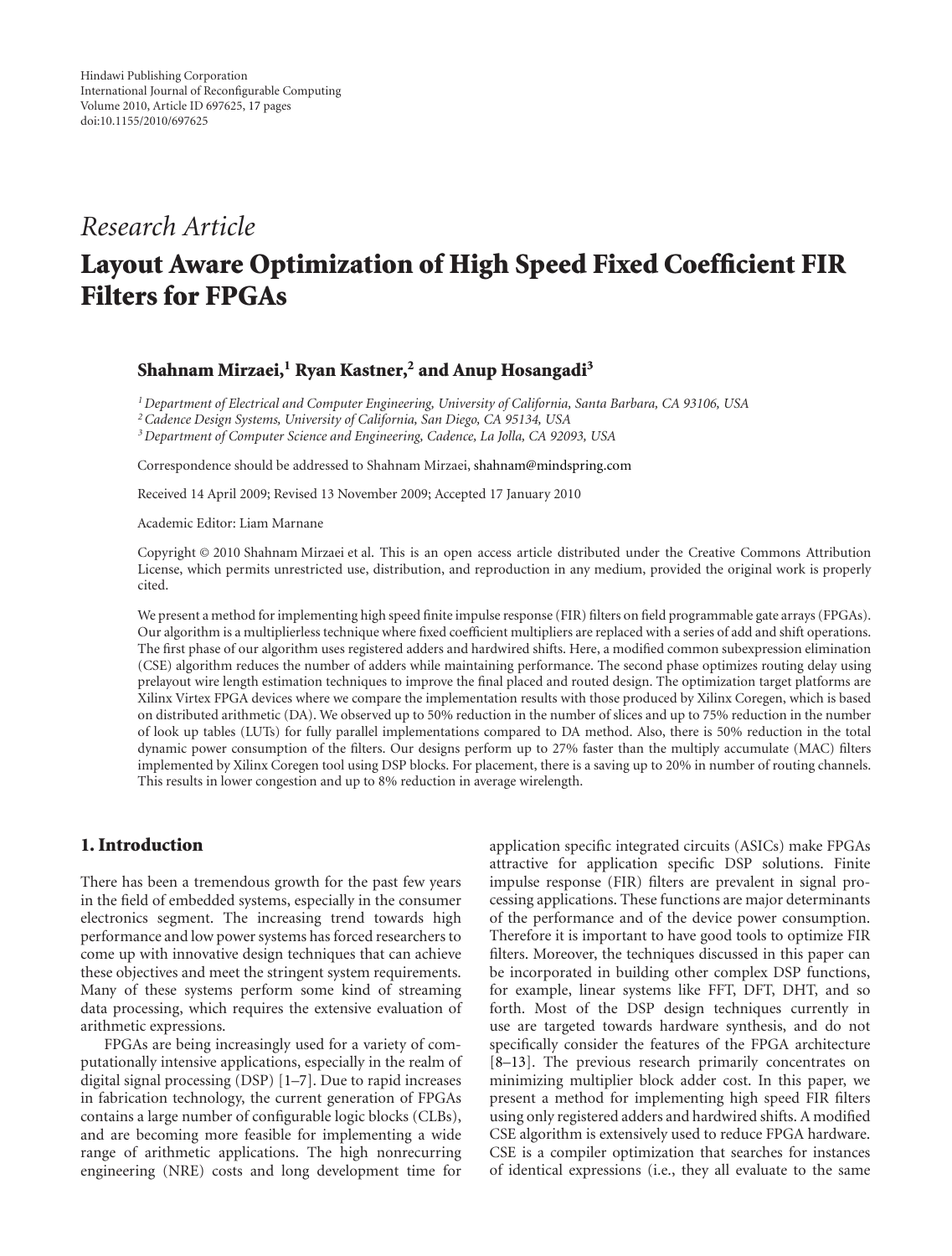value), and analyses whether it is worthwhile replacing them with a single variable holding the computed value. The cost function defined in this modified algorithm explicitly considers the FPGA architecture [14]. This cost function assigns the same weight to both registers and adders in order to balance the usage of such components when targeting FPGA architecture. Common subexpression elimination is an optimization technique that searches for instances of an identical expression in an equation and analyses whether it is worthwhile replacing them with a single variable holding the computed value. This technique is widely used in optimizing compilers. Furthermore, the cost function is modified to consider the mutual contraction metric [15] in an attempt to optimize the physical layout of the FIR filter. It is shown that introducing this metric to the cost function affects the FPGA area.

The major contributions of this paper are as follows.

- (1) The development of a novel algorithm (will be referred as modified CSE throughout the paper) for optimizing the fixed coefficient multiplier block for FIR filters for FPGA implementation. The modified CSE algorithm utilizes a modified cost function for common subexpression elimination that explicitly considers the underlying FPGA architecture.
- (2) Taking interconnect delay into account which makes physical and logic co-synthesis feasible.

The rest of the paper is organized as follows: Section 2 introduces the related work. In Section 3, popular FIR filter architectures are described. Section 4 describes the optimization algorithm for area minimization using a modified CSE method. The CSE method presented in this section, leverages a novel cost function. This discussion is followed by the interconnection optimization algorithm. In Section 5, the experimental setup, the CAD flow, and the experimental results are presented. We conclude the paper in Section 6.

#### 2. Related Work

Most signal processing and communication applications including FIR filters, audio, video and image processing use some sort of constant multiplication. The generation of a multiplier block from the set of constants is known as the multiple constant multiplication (MCM) problem. Finding the optimal solution, namely, the one with the fewest number of additions and subtractions, is known to be NP-complete [12]. There is a lot of work on deriving efficient structures for constant multiplications [16–21]. All of these techniques are based on computing constant multiplications using lookup tables and additions. The distributed arithmetic (DA) [20, 22, 23] method that is used by Xilinx Coregen is also based on lookup tables. The Xilinx CORE Generator has a highly parameterizable, optimized filter core for implementing digital FIR filters [20] that uses both DA and MAC based architectures. It generates a synthesized core that targets a wide range of Xilinx devices. The MAC based implementations make use of the embedded multipliers/DSP blocks on the FPGA devices.

While there has been a lot of work on optimizing constant multiplications using adders and employing redundancy elimination [8, 9, 24–26], they have not been effectively used for FIR filter design. The closest work to implementing filters with adders is in [27], where FIR filters are implemented using an add and shift method. Authors have used a canonical signed digit (CSD) encoding to discuss how high speed implementations can be achieved by registering each adder. Registering an adder output comes at no extra cost on an FPGA if an unused D flip flop is available at the output of each LUT.

Dempster and Macleod present a method using addition chains to reduce the number of adders in the multiplier block [10, 11, 28]. They have considered the concept of addition chains, and by enumerating all possible adder-chains with four or fewer adders they have found that multiplications by all constants up to  $2^{12}$  can be computed using only four additions.

Gustafsson et al. [11] propose a generalized 5-adder approach, observing that 5 adders are sufficient to compute multiplications by constants with up to 19 bits. Though very expensive, this is a significant result that can be used in the optimal construction of constant multiplications, where the maximum size of the constants is 19 bits.

Gustafsson et al. present two approaches [28]. The first yields optimal results, that is, a minimum number of additions and subtractions, but requires an exhaustive search which significantly increases the running time of the search algorithm. Compared with previous optimal approach [11], redundancies in the exhaustive search cause the search time to be drastically decreased. The second is a heuristic approach based on signed-digit representation and subexpression sharing. The results for the heuristic are not optimal in very few cases. However, the optimal approach results in several solutions. It is possible to pick the best one according to the criteria such as relations between the number of adders, possible coefficients, and number of cascaded adders, and so forth.

In comparison with the other algorithms for common subexpression elimination [8, 9, 24, 25, 29], our method considers the structure of the FPGA slices (see Figure 5) and takes into account the cost of adders and registers when performing the optimization. Furthermore, we provide comprehensive evidence of the benefits of our technique through experimental results compared with those produced by industry standard tools.

Meyer-Baese et al. [30] present reduced adder graph (RAG-*n*) multiplierless filter design method which is an adder based optimization algorithm with good implementation results. These results are compared with DA where it achieves the average size reduction of 71%, cost improvement of 56% expressed as LEs/Fmax (Altera logic element/Maximum frequency) at the cost of drop in performance for 8% compared to DA. The paper specifically mentions that RAG-*n* works best when many small coefficients are available, while DA offers greater advantage when there are many large coefficients. Our method always shows better performance and area compared to DA regardless of coefficient sizes.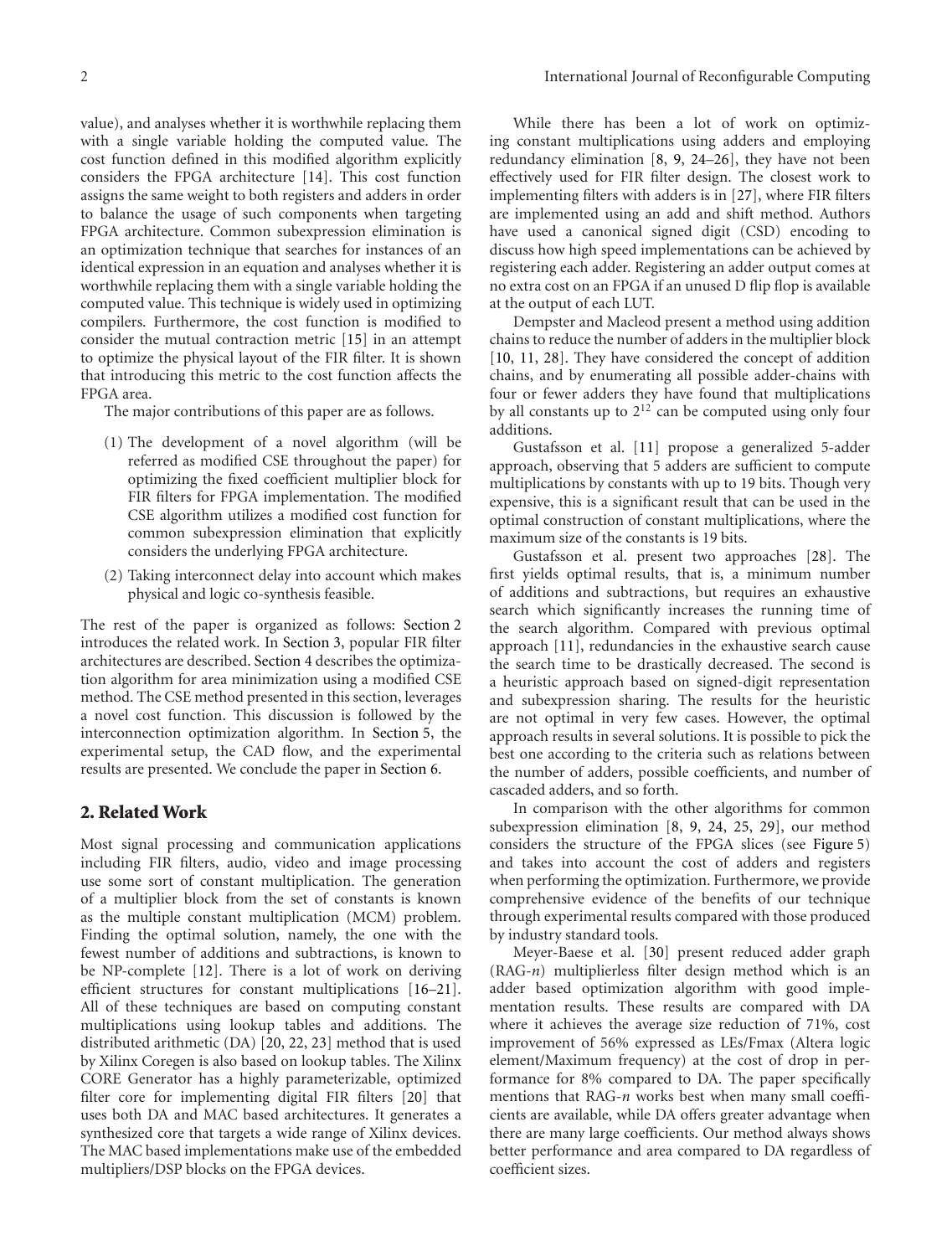

Figure 1: Mathematically identical MAC FIR filter structures: (a) The direct form of a finite impulse response (FIR) filter (b) The transposed direct form of an FIR filter.

Macpherson and Stewart [31] have introduced RSG (Reduced Slice Graph) algorithm as modified version of RAG-*n.* The results presented establish a clear area advantage of RSG over RAG-*n.* The classic research optimization metrics (such as RAG-*n*) of minimizing multiplier block adder cost has been demonstrated not to minimize FPGA hardware for full-parallel pipelined FIR filters. Reducing flip-flop count through minimizing multiplier logic depth has instead been shown to yield the lowest area solutions. Authors implemented two metric levels (primary and secondary) to allow one "best graph" to be selected. For each integer, the primary metric selects the subset of graphs with minimum logic depth and from that subset, the secondary metric selects the graph that minimizes bit-widths. Also, rather than starting with the lowest cost coefficients as RAG*n* does, RSG takes the opposite approach and starts with the highest cost values and simply inserts the "best graph" required for each, ensuring no duplicate adders are created and that adder outputs are shared as far as possible.

SPIRAL [12] (also called Hcub) is an automatic code generation tool for DSP transforms. The code generated by SPIRAL can be used to generate FIR filters. It converts the series of multiplications by constants into minimum number of additions and shifts. Connecting this multiple constant multiplier block to a tapped delay line creates a FIR filter (see Figure 2). For the purpose of comparison, we used SPIRAL to generate FIR filters. It is important to understand that even though SPIRAL is optimal in terms of number of additions, it does not necessarily create the most efficient FPGA implementation since it does not explicitly consider the features of the FPGA architecture. As shown in Section 5.2, SPIRAL leads to low FPGA area/resource usage though relatively low multiplier/FIR filter performance. The main reason is that the multiplier block is not pipelined and depending on the coefficients used, the cascaded adder tree could synthesize to several levels of logic and consequently results in low performance. This is a good solution for

software implementation but not necessarily for FPGA implementation.

#### 3. Filter Architecture

In this section, a review of FIR filter architecture is presented. This is followed by the illustration of two major implementations of FIR filters that are widely used: MAC and DA methods.

Equation (1) describes an output of *L* tap FIR filter, which is the convolution of the latest *L* input samples. *L* is the number of coefficients of the filter impulse response *h*[*k*], and  $x[n]$  represents the input time series [32]:

$$
y[n] = \sum_{k=0}^{L-1} h[k] \cdot x[n-k]. \tag{1}
$$

The conventional tapped delay line realization of this inner product is shown in Figure 1 [31]. Figure 1(a) shows the direct implementation of (1). The transposed direct form of this filter is shown in Figure 1(b), which is obtained from the direct form by moving the registers outside the multiplier block. This implementation requires *L* multiplications and *L* − 1 additions per sample. This can be implemented using a single MAC engine, but it would require *L* MAC operations before the next input sample can be processed. This serial implementation reduces the performance of the design significantly. Using a parallel implementation with *L* MACs increases the performance by a factor of *L.*

Most FPGAs include embedded multipliers/DSP blocks to handle these multiplications. For example, Xilinx Virtex II/Pro provides embedded multipliers while more recent FPGA families such as Virtex 4/5 devices offer embedded DSP blocks. In either case, there are two major limitations. First, the multipliers or DSP blocks can accept inputs with limited bit width, for example, 18 bits for Virtex 4 devices. A Virtex 5 device provides additional precision of 25 bit input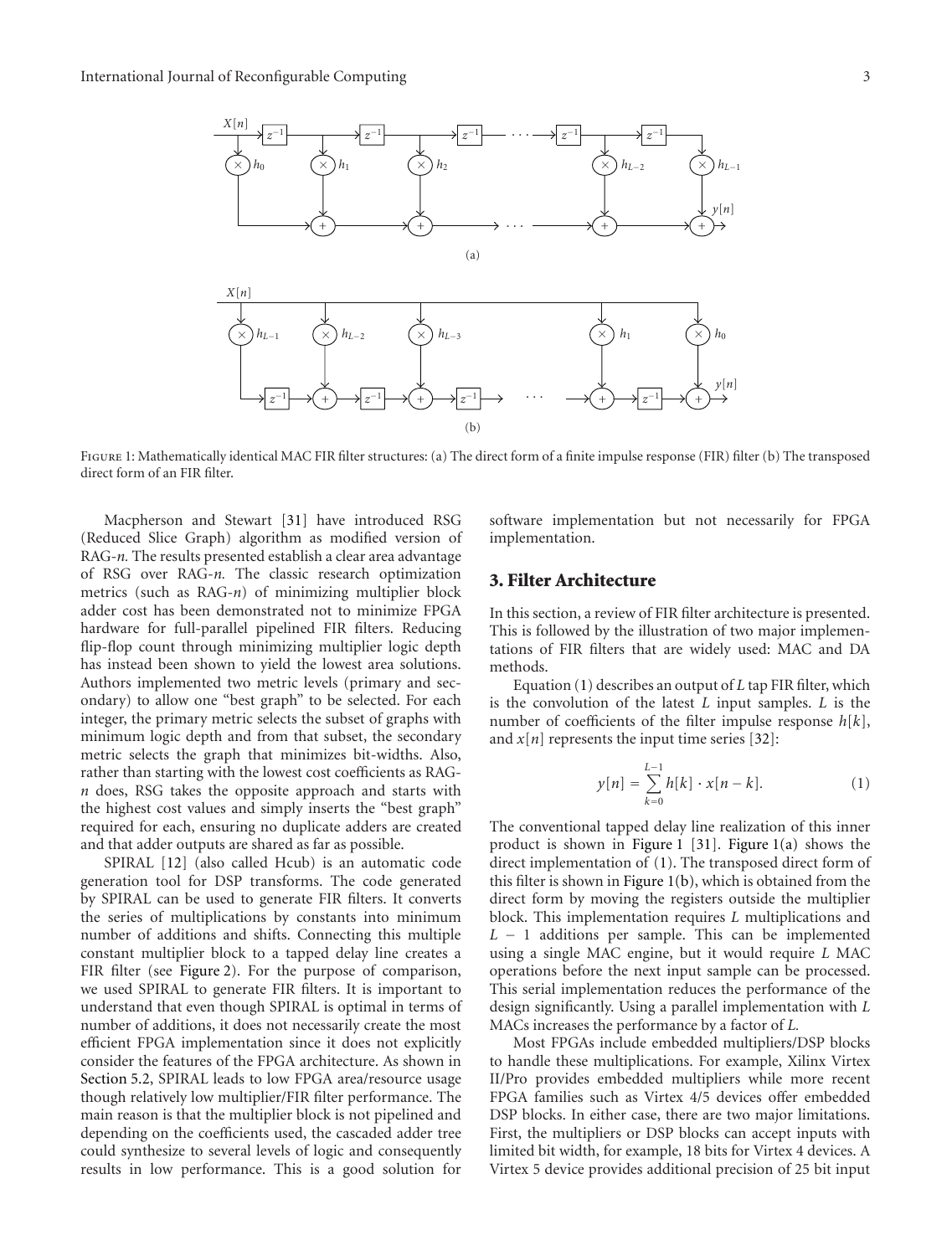

Figure 2: Constant multipliers of Figure 1(b) replaced by constant coefficient multiplier block.

for one of the operands. In the case of higher input width, Xilinx Coregen tools combines these blocks with CLB logic [33]. Experimental results show in most cases performance advantage compared to embedded multipliers/DSP blocks. Secondly, the number of these blocks is limited on each device. There are several applications such as data acquisition systems, or equalizers [13] that require long FIR filters with high number of taps that might be difficult (if not impossible) to implement using these embedded resources.

Since many FIR filters use constant coefficients, the full flexibility of a general purpose multiplier is not required, and the area can be reduced using techniques developed for constant multiplication [16–21]. A popular technique for implementing the transposed direct form of FIR filters is the use of a multiplier block instead of using multipliers for each constant (see Figure 2) [31]. The multiplications with the set of constants  $\{h_k\}$  are replaced by an optimized set of additions and shift operations. Finding and factoring common subexpressions can further optimize the expressions. The performance of this filter architecture is limited by the latency of the largest adder.

An alternative to the MAC approach is DA which is a well known method to save resources and was developed in the late 1960's independently by Croisíer et al. [34] and Zohar [35]. The term "distributed arithmetic" is derived from the fact that the arithmetic operations are not easily apparent and often *distributed* across the terms. This can be verified by looking at (5) which is a rearranged from of (4). DA is a bit-level rearrangement of constant multiplication, which replaces multiplication with a high number of lookup tables and a scaling accumulator. Using a DA method, the filter can be implemented either in bit serial or fully parallel mode to tradeoff between bandwidth and area utilization. In essence, this replicates the lookup tables, allowing for parallel lookups. Therefore, the multiplication of multiple bits is performed at the same time.

Assuming coefficients *c*[*n*] are known constants, and  $x[n]$  is the input data, equation (1) can be rewritten as follows [32]: *N*

$$
y[n] = \sum_{n=0}^{N-1} c[n] \cdot x[n]. \tag{2}
$$

Variable  $x[n]$  can be represented by [32]

$$
x[n] = \sum_{b=0}^{B-1} x_b[n] \cdot 2^b \qquad x_b[n] \in [0,1], \tag{3}
$$

where  $x_b[n]$  is the *b*th bit of  $x[n]$  and *B* is the input width. Finally, the inner product can be rewritten as follows [32]:

$$
y = \sum_{n=0}^{N-1} c[n] \sum_{b=0}^{B-1} x_b[n] \cdot 2^b
$$
  
=  $c[0] (x_{B-1} [0] 2^{B-1} + x_{B-2} [0] 2^{B-2} + \cdots + x_0 [0] 2^0)$   
+  $c[1] (x_{B-1} [1] 2^{B-1} + x_{B-2} [1] 2^{B-2} + \cdots + x_0 [1] 2^0)$   
+  $\cdots + c[N-1] (x_{B-1} [N-1] 2^{B-1} + x_{B-2} [0] 2^{B-2}$   
+  $\cdots + x_0 [N-1] 2^0).$  (4)

In this case, each summation involves all bits from one variable. Each line computes the product of one of the constants multiplied by one of the input variables and then sums each of these results. Therefore, there are *N* summation lines, one for each of the constants *c*[*n*]. Equation (4) can be rearranged as follows [32]:

$$
y = (c[0]x_{B-1}[0] + c[1]x_{B-1}[1] + \cdots + c[N-1]x_{B-1}
$$
  
\n
$$
\times [N-1])2^{B-1} + (c[0]x_{B-2}[0] + c[1]x_{B-2}[1]
$$
  
\n
$$
+ \cdots + c[N-1]x_{B-2}[N-1])2^{B-2} + \cdots + (c[0]
$$
  
\n
$$
\times x_0[0] + c[1]x_0[1] + \cdots + c[N-1]x_0[N-1])2^0
$$
  
\n
$$
= \sum_{b=0}^{B-1} \sum_{n=0}^{N-1} c[n] \cdot x_b[n].
$$
  
\n(5)

This is the DA form of the inner product of equation (1). The key insight in this computation is that (5) consists of binary constants of the form of power of 2. This allows for the precomputation of all these values, storing them in a lookup table, and using the individual inputs  $x_i$  as an address into the lookup table. Here, each line calculates the final product by using one bit (of the weight) from all input values. This effectively replaces the constant multiplication with a lookup table. Then the computation corresponding to each line of the Equation (5) is performed by addressing the lookup table with the appropriate values as dictated by the individual input variables. Each line is computed serially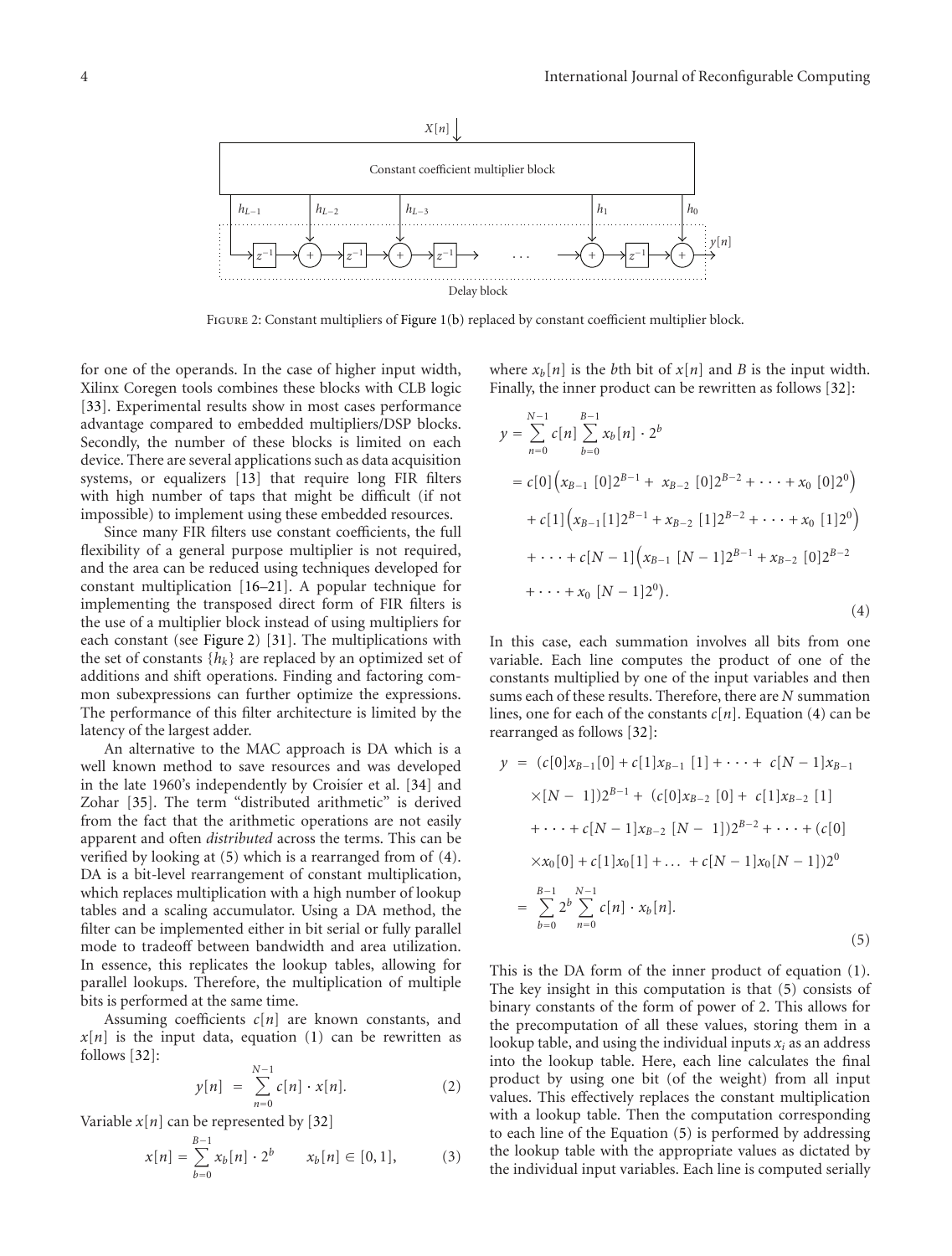

Figure 3: A serial DA FIR filter block diagram.

and the outputs are shifted by the appropriate amounts (i.e., 0, 1, 2, *...* , B−1 bits). Figure 3 presents a visual depiction of the DA version of inner product computation [23, 36]. The input sequence is fed into the shift register at the input sample rate. The serial output is presented to the RAM based shift registers at the bit clock rate which is B + 1 times (*n* is number of bits in a data input sample) the sample rate. The RAM based shift register stores the data in a particular address. The outputs of registered LUTs are added and loaded to the scaling accumulator from LSB to MSB, and the result is accumulated over time. For an *n* bit input, *n*+1 clock cycles are needed for a symmetrical filter to generate the output.

In a conventional MAC, with a limited number of MAC blocks, the system sample rate decreases as the filter length increases due to the increasing bit width of the adders and multipliers and consequently the increasing critical path delay. However, this is not the case with serial DA architectures since the filter sample rate is decoupled from the filter length. As the filter length is increased, the throughput is maintained but more logic resources are required. While the serial DA architecture is efficient by construction, its performance is limited by the fact that the next input sample can be processed only after every bit of the current input sample is processed. Each bit of the current input sample takes one clock cycle to process.

As an example, if the input bit width is 12, a new input can be sampled every 12 clock cycles. The performance of the circuit can be improved by using a parallel architecture that processes the data bits in groups. Figure 4 shows the block diagram of a 2 bit parallel DA FIR filter [23, 36]. The tradeoff here is between performance and area since increasing the number of bits sampled has a significant effect on resource utilization on the FPGA. For instance, doubling the number

of bits sampled doubles the throughput and results in half the number of clock cycles. This change doubles the number of LUTs as well as the size of the scaling accumulator. The number of bits being processed can be increased to its maximum size which is the input length *n.* This gives the maximum throughput to the filter. For a fully parallel DA filter (PDA), the number of LUTs required would be enormous since by adding each bit, the number of LUTs is doubled.

A transposed direct form FIR filter as shown in Figure 1 consists of input/output ports, coefficients memory, delay units, and MAC units. The whole design is partitioned into two major blocks: the multiplier block and the delay block as illustrated in Figure 2. In the multiplier block, each input data sample  $x[n]$ , does not change until it is multiplied by all the coefficients to generate the  $y_i$  outputs. These  $y_i$ outputs are then delayed and added in the delay block to produce the filter output  $y[n]$ . The delay block consists of registers to store the intermediate results. The delay block design is straightforward and can not be optimized further. Therefore we focus our attention on the multiplier block. The constant multiplications are decomposed into hardwired shifts and registered additions. Assuming hardwire shifts are free, the additions can be performed using two input adders, which are arranged in the fastest adder tree structure. Also, due to using registered adders, the performance of the filter is only limited by the slowest adder. Registered adders come at the same cost of non-registered adders in FPGAs. This is due to the fact that each FPGA logic cell consists of a LUT and a register. Our add and shift method takes advantage of registered adders depicted in Figure 5 and inserts registers whenever possible (utilizing unused resources on the FPGA) to improve performance. Due to this fact, we show competitive performance for all size filters comparable with SPIRAL even though designs are not optimized for performance.

Our research considers two aspects of the FIR design: First, it presents the development of a novel algorithm for optimizing the multiplier block for FIR filters, using a modified algorithm for common subexpression elimination. Here, our goal is to produce a design that can provide the maximum sample rate with the least amount of hardware. Our algorithm takes into account the specific features of FPGA architecture to reduce the total number of occupied slices. The reduced number of slices also leads to a reduction in the total power on the FPGA. The implementation results in terms of FPGA area (registers, LUTs, slices), performance, and power consumption are compared against the industry standard Xilinx Coregen as well as SPIRAL [12] automatic software. Secondly, this paper presents an algorithm optimization that takes interconnect into account. The modified CSE algorithm generates the optimized solution for placement, routing, and power consumption. Here the prelayout wire length estimation techniques are incorporated in early stages of the design to improve the final placed and routed design by reducing FPGA hardware (registers, LUTs, slices), the routing congestion, and latency. In order to make this happen, the novel cost function in the first step is further modified to reduce the total wirelength of the routed design.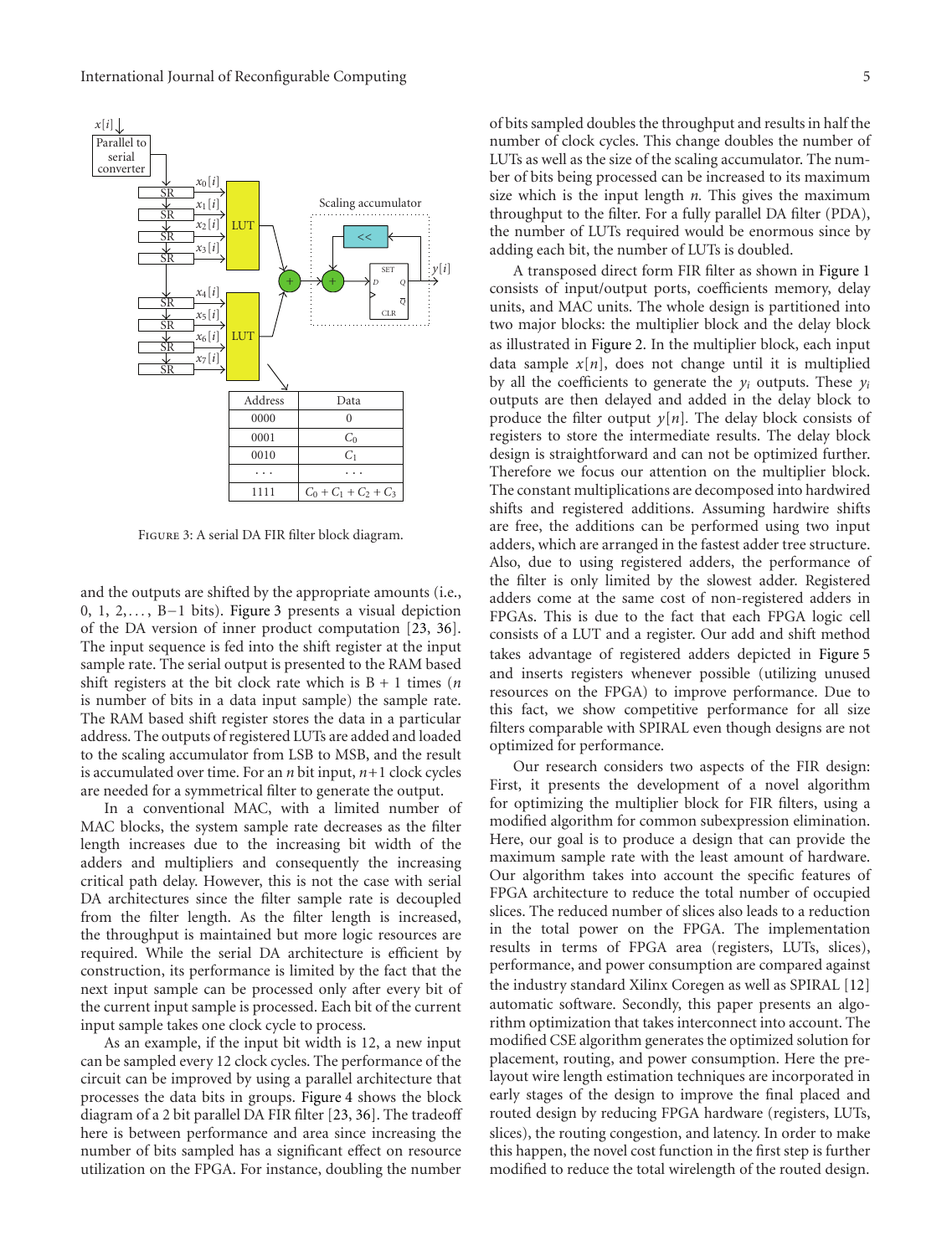

FIGURE 4: A 2 bit parallel DA FIR filter block diagram.



Figure 5: (a) Nonregistered output adder used by DA or other competing algorithms that do not take FPGA architecture into account. (b) Registered output adder used in add and shift method leveraging the new cost function that takes FPGA architecture into account.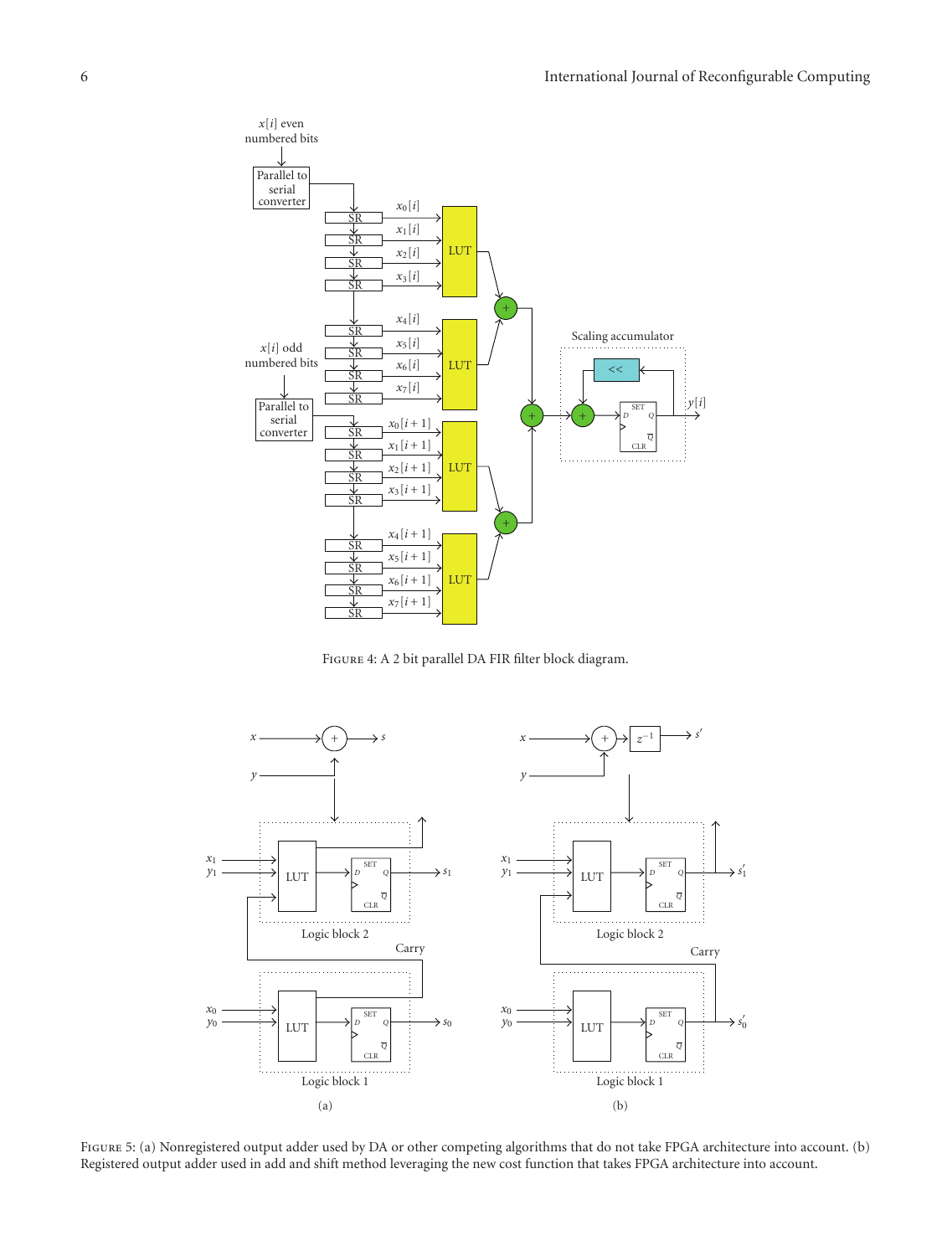### 4. Optimization Algorithm (Modified CSE Algorithm)

The goal of our optimization is to reduce the area of the multiplier block by minimizing the number of adders and any additional registers required for the fastest implementation of the FIR filter. In the following, a brief overview of the common subexpression elimination methods is presented in Section 4.1 with a detailed description in [14]. We then present two optimization algorithms. First, the area optimization algorithm presented in Section 4.2 which focuses on minimizing the FPGA area taking FPGA architecture into account. This is followed by a brief discussion on algorithm complexity in Section 4.2.1. Second, the interconnect optimization algorithm that focuses on minimizing the total wirelength and number of routing channels is presented in Section 4.3.

*4.1. Overview of Common Subexpression Elimination.* An occurrence of an expression in a program is a common subexpression if there is another occurrence of the expression whose evaluation always precedes this one in execution order and if the operands of the expression remain unchanged between the two evaluations. The CSE algorithm essentially keeps track of available expressions block (AEB) that is, those expressions that have been computed so far in the block and have not had an operand subsequently changed. The algorithm then iterates, adding entries to and removing them from the AEB as appropriate. The iteration stops when there can be no more common subexpressions detected.

The CSE algorithm uses a polynomial transformation to model the constant multiplications. Given a representation for the constant C, and the variable *X*, the multiplication C∗ *X* can be represented as a summation of terms denoting the decomposition of the multiplication into shifts and additions as [37]

$$
C * X = \sum_{i} \pm \left( X L^{i} \right). \tag{6}
$$

The terms can be either positive or negative when the constants are represented using signed digit representations such as the CSD representation. The exponent of *L* represents the magnitude of the left shift and *i* represents the digit positions of the non-zero digits of the constants. For example the multiplication  $7 * X = (100 - 1)_{CSD} * X = X \ll$  $3 - X = XL<sup>3</sup> - X$ , using the polynomial transformation.

We use the *divisors* to represent all possible common subexpressions. A divisor of a polynomial expression is a set of two terms obtained after dividing any two terms of the expression by their least exponent of *L.* This is equivalent to factoring by the common shift between the two terms. Divisors are obtained from an expression by looking at every pair of terms in the expression and dividing the terms by the minimum exponent of *L.* For example, in the expression:

$$
F = XL^2 + XL^3 + XL^5,\tag{7}
$$

consider the pair of terms:

$$
+XL^2 + XL^3. \tag{8}
$$

The minimum exponent of *L* in the two terms is  $L^2$ . Dividing by  $L^2$ , the divisor:

$$
X + XL \tag{9}
$$

is obtained. From the other two pairs of terms:

$$
XL^2 + XL^5, \quad XL^3 + XL^5 \tag{10}
$$

we get the divisors

$$
X + XL^3, \quad X + XL^2,\tag{11}
$$

respectively. These divisors are significant, because every common subexpression in the set of expressions can be detected by performing intersections among the set of divisors.

*4.2. Area Optimization Algorithm.* Common subexpression elimination is used extensively to reduce the number of adders, which leads to a reduction in the area. Additional registers will be inserted, wherever necessary, to synchronize all the intermediate values in the computations. Performing common subexpression elimination can sometimes increase the number of registers substantially, and the overall area could possibly increase. Consider the two expressions  $F_1$  and *F*<sup>2</sup> which could be part of the multiplier block:

$$
F_1 = A + B + C + D,
$$
  
\n
$$
F_2 = A + B + C + E.
$$
\n(12)

Figure  $6(a)$  shows the original unoptimized expression trees. Both expressions have a minimum critical path of two addition cycles. These expressions require a total of six registered adders for the fastest implementation. Now consider the selection of the divisor  $d_1 = (A + B)$ . This divisor saves one addition and does not increase the number of registers. Divisors  $(A + C)$  and  $(B + C)$  also have the same value, assuming  $(A + B)$  is selected randomly. The expressions are now rewritten as

$$
d_1 = (A + B),
$$
  
\n
$$
F_1 = d_1 + C + D,
$$
  
\n
$$
F_2 = d_1 + C + E.
$$
  
\n(13)

After rewriting the expressions and forming new divisors, the divisor  $d_2 = (d_1 + C)$  is considered. This divisor saves one adder, but introduces five additional registers, as can be seen in Figure 6(b). Two additional registers should be used on both D and E signals in order to synchronize them with the partial sum expression  $(A + B + C)$ , such that new values for A, B, C, D and E can be read on each clock cycle. Therefore this divisor has a value of −4*.* A more careful subexpression elimination algorithm would only extract the common subexpression  $A + B$  (or  $A + C$  or  $B + C$ *)*. This decreases the number of adders by one from the original, and no additional registers are required. No other valuable divisors can be found and the algorithm stops. We end up with the expressions shown in Figure  $6(c)$ .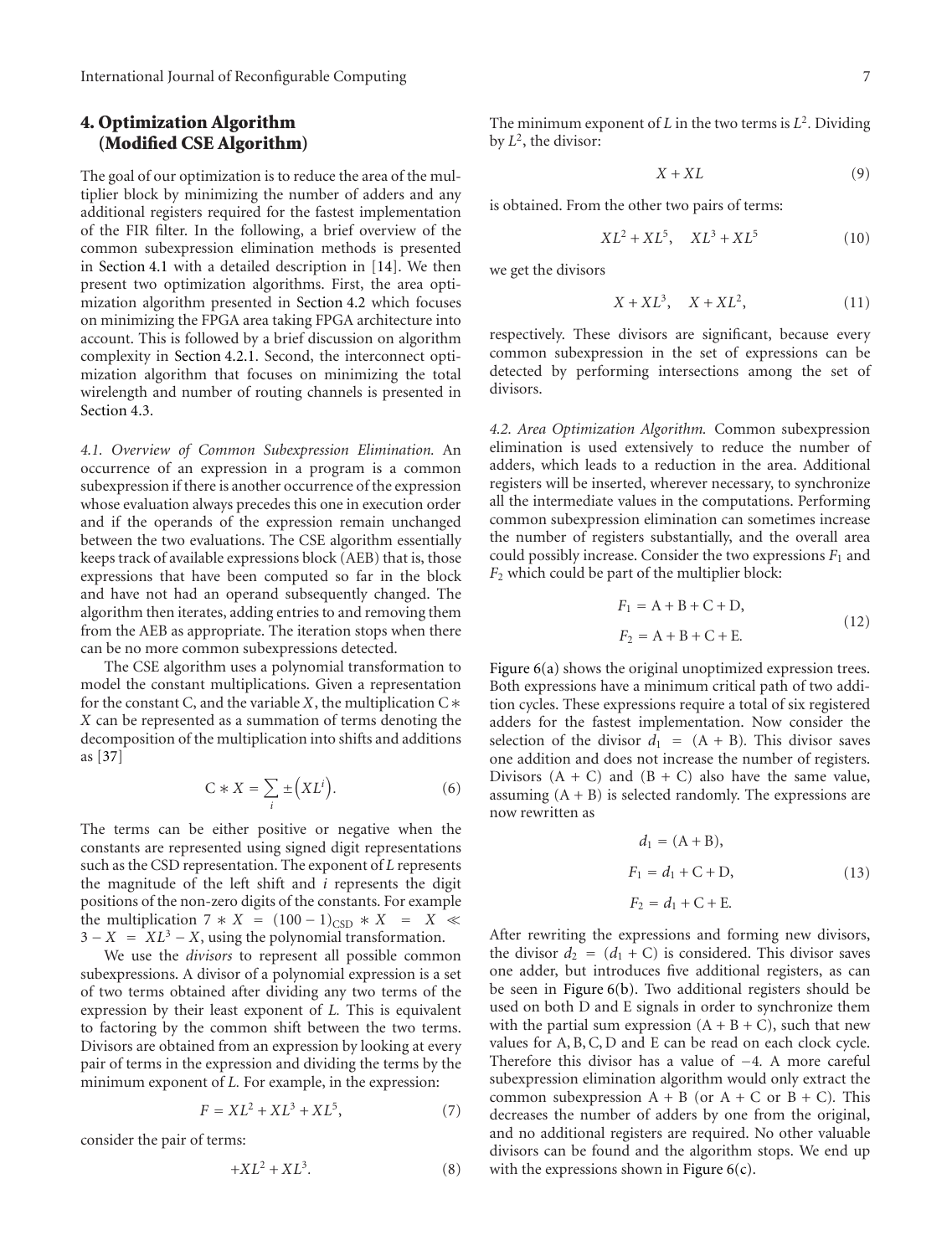

FIGURE 6: Extracting common subexpression (a) Unoptimized expression trees. (b) Extracting common expression  $(A + B + C)$  results in higher cost due to inserting additional synchronizing registers. (c) A more careful extraction of common subexpression  $(A + B)$  applied by our modified CSE algorithm results in lower cost.



Figure 7: The fastest possible tree is formed and a synchronizing register is inserted, such that new values for the inputs can be read in every clock cycle.

FPGAs have a fixed architecture where every slice contains a LUT/flip flop pair. If either the LUT or flip flop are unused, then FPGA resource usage efficiency is reduced. For example, the structure shown in Figure 6(b) occupies more area than the one shown in Figure 6(a) in FPGA implementation even though it has fewer number of adders. The reason is that storage elements inside slices are used while the LUTs have not been utilized for the related logic. In this implementation, the slice utilization efficiency is reduced where only one of the register or LUT is used. The extraction of common subexpression shown in Figure  $6(c)$  helps the simultaneous use of storage elements and LUTs and therefore more efficient use of FPGA area.

Another important factor is minimizing the number of registers required for our design. This can be done by arranging the original expressions in the fastest possible tree structure, and then inserting registers. For example, for the six term expression  $F = A + B + C + D + E + F$ , the fastest tree structure can be formed with three addition steps, which requires one register to synchronize the intermediate values, such that new values for A, B, C, D, E and F can be read in every clock cycle. This is illustrated in Figure 7.

The first step of the modified CSE algorithm is to generate all the divisors for the set of expressions describing the multiplier block. The next step is to use our iterative algorithm where the divisor with the greatest value is extracted. To calculate the value of the divisor, we assume that the cost of a registered adder and a register is the same. The value of a divisor is the same as the number of additions saved by extracting it minus the number of registers that have to be added. After selecting the best divisor, the common subexpressions can be extracted. We then generate new divisors from the new terms that have been generated due to rewriting, and add them to the dynamic list of divisors. The modified CSE algorithm halts when there is no valuable divisor remaining in the set of divisors. Algorithm 1 summarizes all the steps mentioned above as our optimized algorithm.

The modified CSE algorithm presented here is a greedy heuristic algorithm. In this algorithm for the extraction of arithmetic expressions, the divisor that obtains the greatest savings in the number of additions is selected at each step. To the best of our knowledge, there has been no previous work done for finding an optimal solution for the general common subexpression elimination problem, though recently there has been an approach for solving a restricted version of the problem using Integer Linear Programming (ILP) [38]. The ILP problem is formulated as a Boolean network that covers all possible partial terms. The inputs to this network are shifted versions of the value that serves as input to the multiplier block. Each adder and subtracter used to generate a given partial term is represented as an AND gate. All partial terms that represent the same numerical value are ORed together. There is a single output which is an AND over all the coefficients in the multiplier block. We cast this problem into a 0-1 Integer Linear Programming Authors direct this problem into a 0-1 Integer Linear Programming (ILP) problem by requiring: that the output is asserted, meaning that all coefficients are covered by the set of partial terms found; while minimizing the total number of AND gates that evaluate to one, that is, the number of adders/subtracters.

*4.2.1. Complexity Analysis.* The area optimization algorithm presented in Algorithm 1 spends most of its time in the first step on creating distinct divisors list and their associated frequencies. The second step of the algorithm is linear due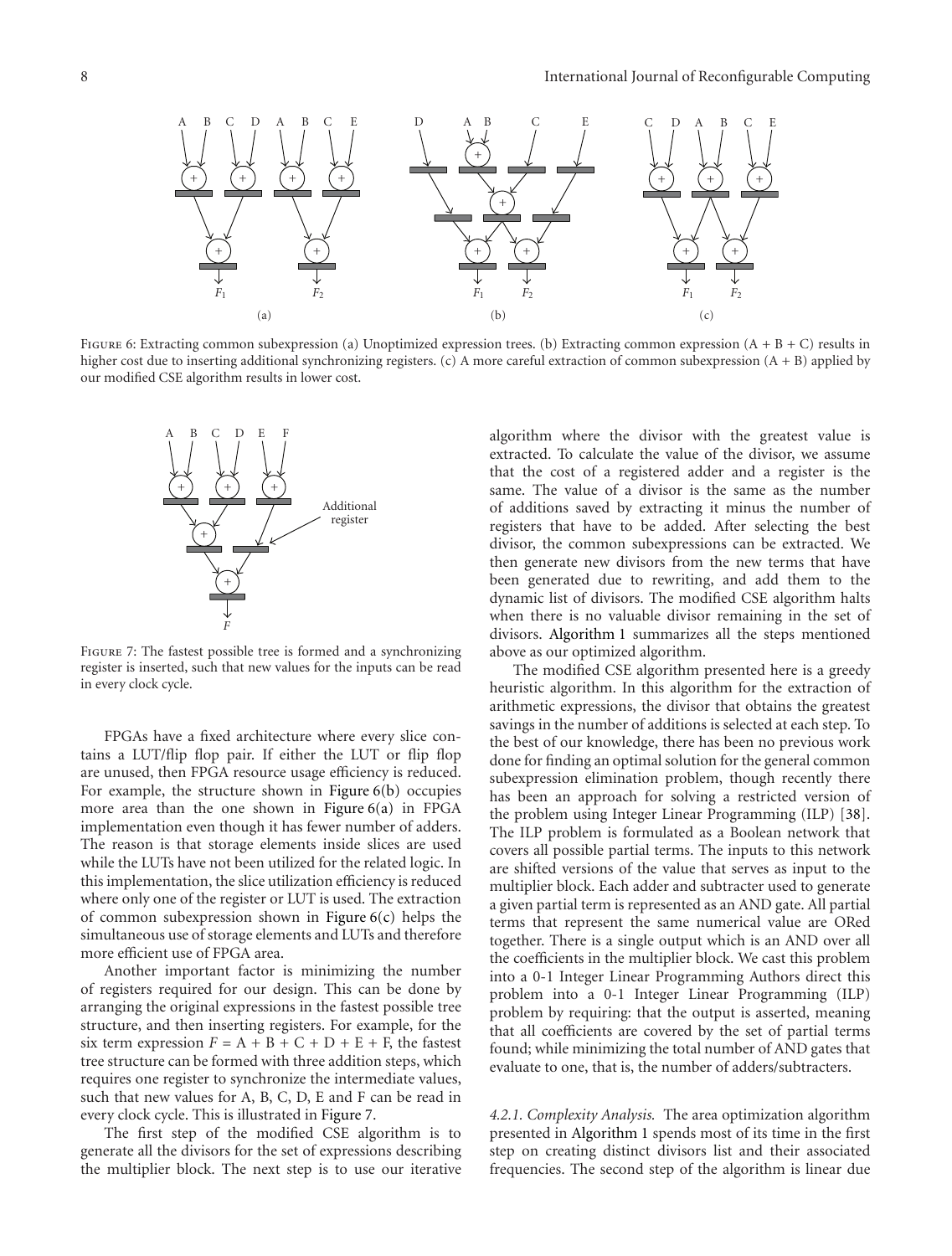*ReduceArea(* {*Pi*} *)* { {*Pi*} *= Set of expressions in polynomial form;*  ${D}$  = *Set of divisors =*  $\varphi$ ; *//Step* 1*: Creating divisors and calculating minimum number of registers required for each expression P<sup>i</sup> in* {*Pi*}  ${D_{\text{new}}}$  = *FindDivisors* $(P_i)$ ; *Update frequency statistics of divisors in* {*D*};  ${D} = {D} \cup {D_{new}};$ *Pi->MinRegisters = Calculate Minimum registers required for fastest evaluation of Pi;* } *//Step* 2*: Iterative selection and elimination of best divisor while*(1) { *Find d = Divisor in* {*D*} *with greatest Value; // Value = Num Additions reduced – Num Registers Added; if( d == NULL) break; Rewrite affected expressions in* {*Pi*} *using d; Remove divisors in* {*D*} *that have become invalid; Update frequency statistics of affected divisors;* {*D*new} *= Set of new divisors from new terms added by division;*  ${D} = {D} \cup {D_{new}};$ } }

Algorithm 1: Modified CSE algorithm to reduce area: The divisors are generated for a set of expressions and the one with the greatest value is extracted. Then the common subexpressions can be extracted and a new list of terms is generated. The iterative algorithm continues with generating new divisors from the new terms, and add them to the dynamic list of divisors. The algorithm stops when there is no valuable divisor remaining in the set of divisors.

to the dynamic management of the set of divisors. The worst case complexity of the first step for a *M* element constant matrix occurs when all the *N* digits of each constant are nonzero resulting in  $M \times N$  terms. Since the number of divisors is quadratic in the number of terms, the total number of divisors generated for the series would be of  $O(M^2 * N^2)$ . This represents the upper bound on the total number of distinct divisors in {*D*}*.* Assume that the data structure for {*D*} is such that it takes constant time to search for a divisor with given variables and exponents of *L.* Each time a set of divisors  $\{D_{\text{new}}\}$  which has a maximum size of  $O(M^2 * N^2)$ 



Figure 8: Multipin net (a) versus two pin net (b) [15]. Placement tools do not treat these two nets the same way causing small fanout nets having stronger contraction compared to larger fan-out ones which results in the connection (*U*,*V*) to be shorter than connection (*X*,*Y*)*.*

is generated in step 1, it takes  $O(M^2 * N^2)$  to compute the frequency statistics with the set {*D*}*.*

*4.3. Interconnect Optimization Algorithm.* Interconnect delay is the dominant factor in the overall performance of modern FPGAs. Pre-layout wire length estimation techniques can help in early optimizations and improve the final placed and routed design. Our modified CSE algorithm (see Algorithm 1) does not take interconnection into account, which can lead to sub-optimal final design. The goal is to improve our cost function for reduction in congestion, routability and latency.

We propose a metric to evaluate the proximity of elements connected in a netlist. This metric is capable of predicting short connections more accurately and deciding which groups of nodes should be clustered to achieve good placement results. Here, divisors are referred as nodes. In other words, we are trying to find the common subexpression that not only eliminates computation, but also results in to the best placement and routing. This metric is embedded into our cost function and various design scenarios are considered based on maximizing or minimizing the modified cost function on total wirelength and placement. Experiments show that taking physical synthesis into account can produce better results.

The first step to produce more efficient layout is to predict physical characteristics from the netlist structure. To achieve this, the focus will be on pre-layout wire length and congestion estimations using mutual contraction metric [15]. Consider two nodes *U* and *X* and their neighbors in Figure 8. Node *U* is connected to a multi-pin net whereas node *X* is connected to a two pin net. Placement tools do not treat these two nets the same way [15]. As a matter of fact, place and route tools put more optimization effort on small fan-out nets trying to shorten their length. Therefore, small fan-out nets have stronger contraction compared to larger fan-out ones. Eventually this causes the connection (*U*,*V*) to be shorter than connection (*X*,*Y*)*.*

The contraction measure for groups of nodes quantifies how strongly those nodes are connected to each other.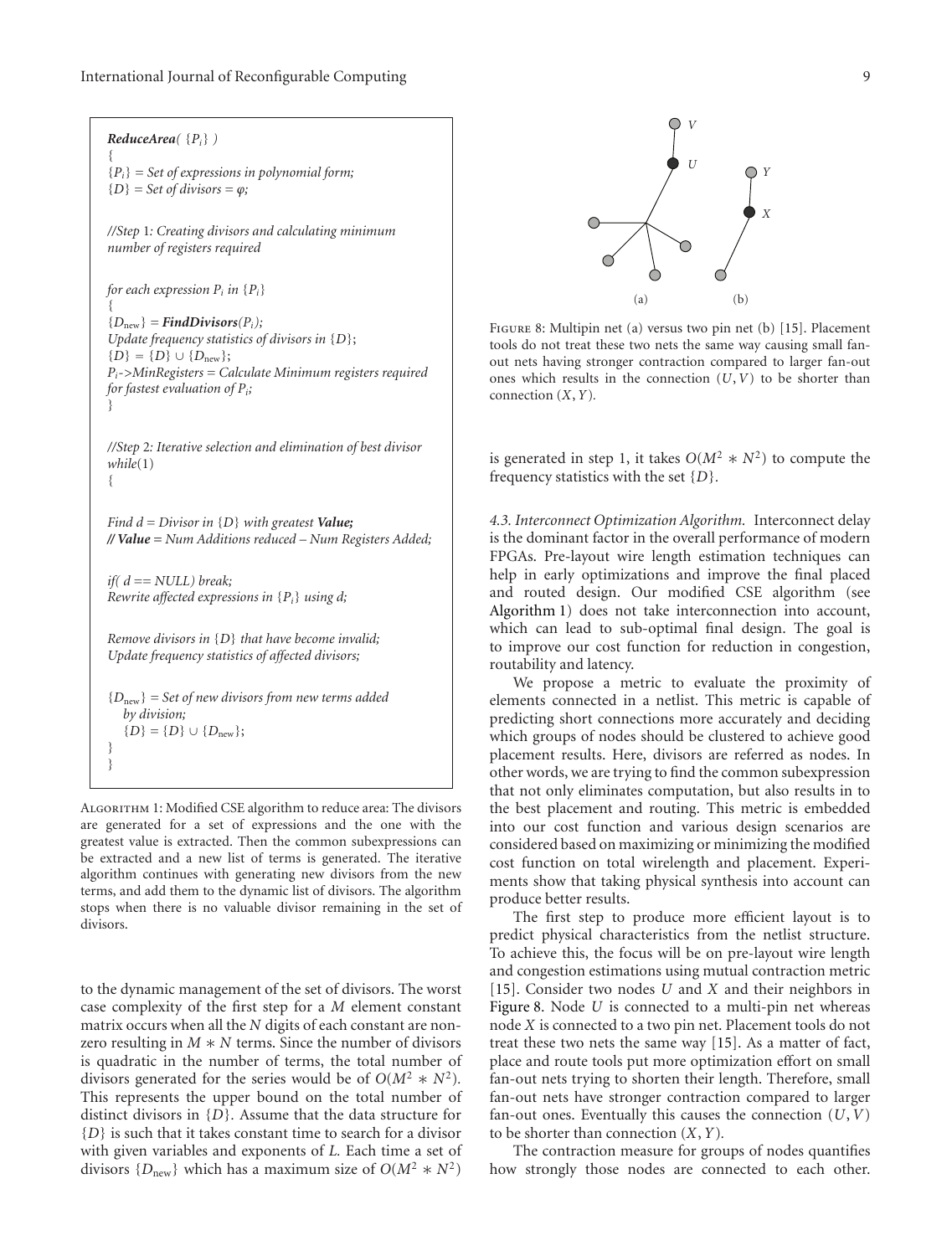

FIGURE 9: Calculating the edge weights according to modified CSE algorithm: (a) Divisors that are used multiple times are shown as multiterminal nets with edge weights based on equation (14). (b) A clique is formed with recalculated weights using equation (16). (c) Final edge weights are calculated using mutual contraction using (16).

A group of nodes are strongly contracted if they share many small fan-out nets. In general a strong contraction means shorter length of connecting wires in placed design. Connectivity [39] and edge separability [40] are two other popular measures to estimate the optimized wire length for a placed design. However these measures do not reflect the different behavior of the placement tool towards the multi pin nets versus two pin nets.

In order to include mutual contraction in wire length prediction, a clique has to be formed for multi-pin nets. Given a graph with nodes *N*, a clique *C* is a subset of *N* where every node in *C* is directly connected to every other node in *C* (i.e., *C* is totally connected). Then a weight is defined for each edge of the clique, formed by the multi-pin net, according to (14) [15]:

$$
w'(e) = \frac{2}{(d(i) - 1) * d(i)},
$$
\n(14)

where  $d(i)$ , the degree of the edge  $i$ , is the number of nodes incident to *i.* A node incident to a net *i* of degree *d* has d−1 edges of weight *w*\$ (*e*) connecting to the other nodes in *i* [15]. In Figure 8, node *u* connects to four neighbor nodes through a 5-pin net. So each connection of node u has a weight of  $2/((5 - 1) * 5) = 0.1$  for total weight of 0.4 incident to *u.* The above equation states that a net with higher degree contributes less weight to its connected nodes. The relative weight of connection incident to nodes is defined by equation (15) [15] as follows:

$$
w_r(u,v) = \frac{w'(u,v)}{\sum_x w'(u,x)},
$$
\n(15)

where  $w'(u, x)$  is the summation on all nodes *x* adjacent to *u.* For example, for Figure 8,  $w_r(u, v) = 1/(1 + 0.4) = 0.71$ and  $w_r(x, y) = 1/(1 + 1) = 0.5$  which means connection  $(u, v)$  plays a bigger role in placement of node  $u$  than connection  $(x, y)$  does for node  $x$ . This suggests that mutual connectivity relationship among nodes plays an important role in predicting their relative placement and consequently optimizing the overall wirelength.

A more precise metric for mutual contraction is used, which is the product of the two relative weights to measure the contraction of the connection as in (16) [15]:

$$
c_p(x, y) = w_r(x, y) * w_r (y, x).
$$
 (16)

This concept can be extended to measure the contraction of a node group. The original cost function using CSE method presented in Section 4.2 considers only area reduction as a constraint which is based on extracting the divisors in a polynomial. The new implementation incorporates the mutual contraction metric into modified CSE algorithm to predict wirelength during the optimization process to see if it is more efficient in terms of routing or congestion. This can be clarified by using an example.

Consider the circuit in Figure 9(a). Each divisor is used multiple times so it creates multi-terminal net. These divisors can be considered as nodes with multi-pin nets. For instance, node *c* has a 3 pin net, and the new edge weight will be as follows based on (14):

$$
w'(e) = 2/(4*3) = 1/6. \tag{17}
$$

In Figure 9(b), a clique is formed with new weights by using (15) and finally mutual contraction values are calculated and shown in Figure  $9(c)$  using (16). This can be generalized to define the cost function for our FIR filter that considers the mutual contraction metric.

The cost function presented in the previous section considers only area reduction as a constraint. This cost function can be modified according to mutual contraction concept. We have defined different cost functions based on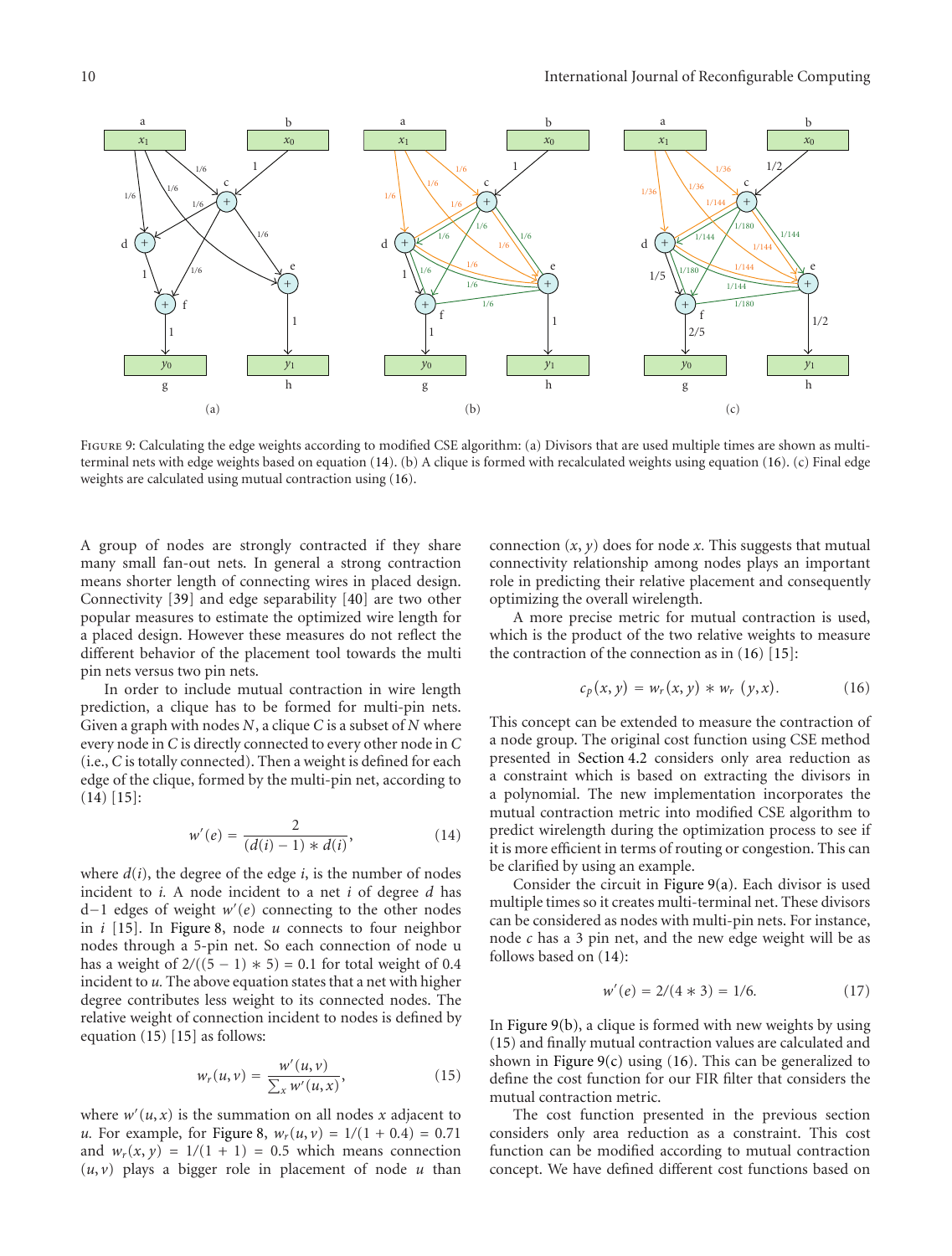

FIGURE 10: (a) Resource utilization in terms of # of slices, flip flops, and LUTs for various filters using add and shift method (this paper). (b) Performance implementation results (Msps) for various filters using add and shift method (this paper) versus parallel distributed arithmetic.

maximizing or minimizing the average mutual contraction (AMC):

- (1)  $f_x$ : picks the divisor with maximum saving in number of addition.  $f_x$  is the area optimization algorithm presented in Algorithm 1 in Section 4.2 which is our reference modified CSE algorithm. The following algorithms will be compared against *fx.*
- (2)  $f_{xMax}$ : collects the divisors that save maximum number of additions and picks the divisor that produces the maximum AMC among all these divisors. This algorithm largely behaves like  $f_x$  when selecting among multiple divisors that all reduce the same number of adders; it picks the divisor that maximizes the AMC while  $f_x$  essentially picks a random divisor.
- (3)  $f_{xMin}$ : collects all the divisors that save the maximum number of additions and picks the divisor that produces the minimum AMC among all these divisors. It is similar to *fxmax*, but breaks the tie amongst divisors by selecting the divisor that minimizes the AMC.
- (4) *Max:* selects the divisor that produces the maximum AMC among all the divisors. This algorithm picks the divisors that maximize the AMC regardless of saving number of additions.
- (5) *Min:* selects the divisor that produces the minimum AMC among all the divisors. This algorithm picks the divisors that minimize the AMC regardless of saving number of additions.

#### 5. Experiments

In the following we compare our results with other architectures for both area and performance. Add and shift method results are compared with the Coregen DA approach and SPIRAL software developed by Carnegie Mellon University in Sections 5.1 and 5.2 respectively. In Section 5.3, the results are discussed after applying our interconnect optimization algorithm to the add and shift method.

*5.1. FIR Implementation Using Add and Shift Method versus Distributed Arithmetic Method.* The main goal of our experiments is to compare the number of resources consumed by the add and shift method with that produced by the cores generated by the commercial Coregen tool based on DA. We compared the power consumption of the two implementations, and also measured the performance. The results use 9 FIR filters of various sizes (6, 10, 13, 20, 28, 41, 61, 119 and 151 tap filters). The target platform for experiments is Xilinx Virtex II device. The constants were normalized to 17 digit of precision and the input samples were assumed to be 12 bits wide. For the add and shift method, all the constant multiplications are decomposed into additions and shifts and further optimized using the modified CSE algorithm explained in Section 4.2. We used the Xilinx Integrated Software Environment (ISE) for synthesis and implementation of the designs. All the designs were synthesized for maximum performance.

Figure 10 shows the resource utilization in terms of the number of slices, flip flops, and LUTs and performance in millions of samples per second (Msps) for the various filters implemented using the add and shift method versus parallel distributed arithmetic (PDA) method implemented by Xilinx Coregen. DA performs computation based on lookup table. Therefore, for a set of fixed size and number of coefficients the area/delay of DA will always be the same (even if the values of the coefficients differ). Our method exploits similarities between the coefficients. This allows us to reduce the area by finding redundant computations.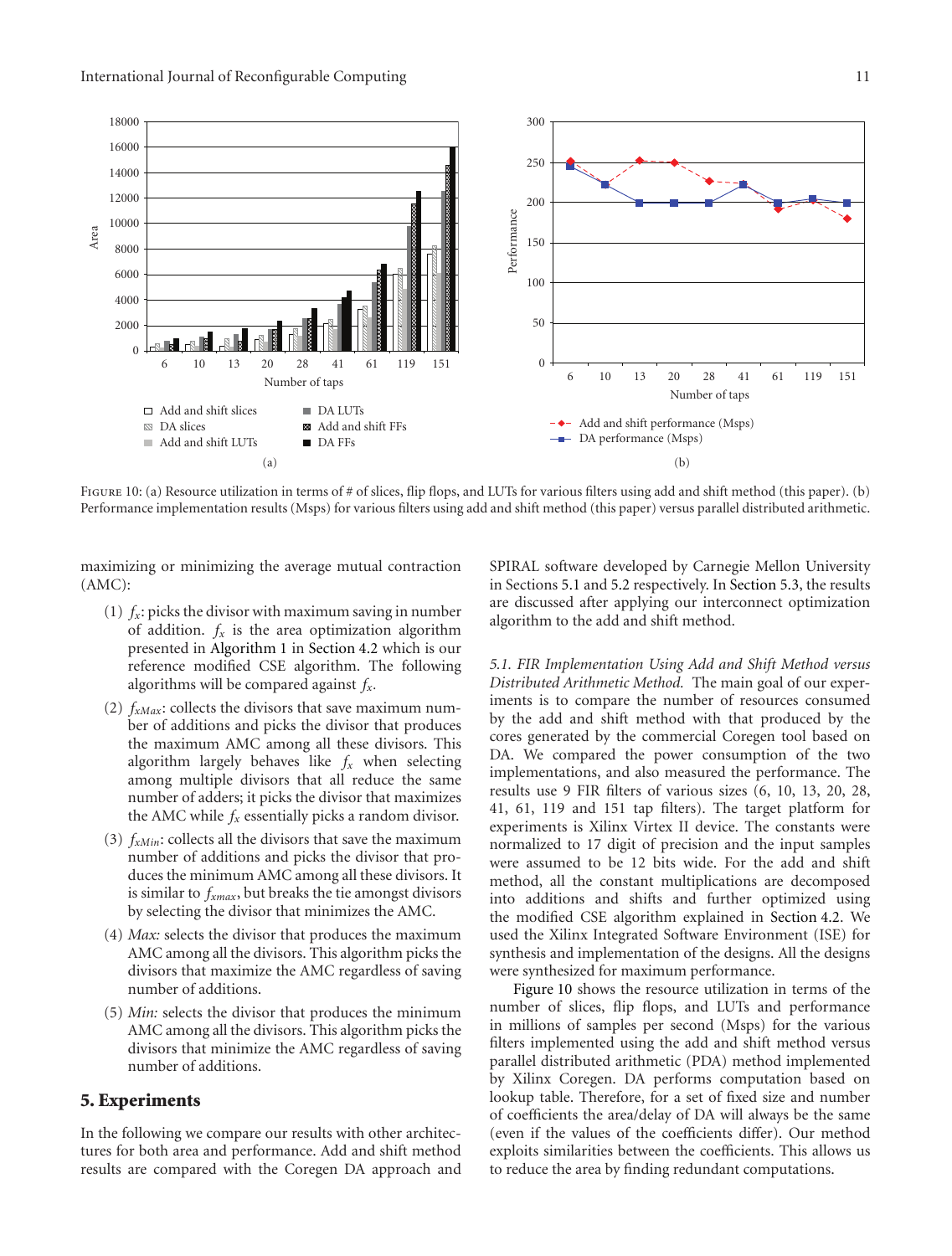

 $\Box$  FFs

Figure 11: Reduction in resources for add and shift method (this paper) relative to that for DA showing an average reduction of 58.7% in the number of LUTs, and 25% reduction in the number of slices and FFs.

In Figure 10(b), it can be seen that for the cases with roughly the same area, the performance is almost the same. This is shown for filter sizes of 6, 10, 41, 61, and 119. There is a DA performance is 20% less for 13 and 20 tap filter and 10% more for 151 tap filter. In general, performance is inversely proportional to the area. Larger size filters show less performance due to the increase in adder sizes on critical path delay. This is also a consequence of the fact that routing delay dominates in FPGAs. This argument is strengthened by our results which show that smaller areas have smaller delays.

Figure 11 plots the reduction in the number of resources, in terms of the number of slices, LUTs and flip flops (FFs). From the results, we can observe an average reduction of 58.7% in the number of LUTs, and about 25% reduction in the number of slices and FFs. As it can be seen from the figure, the percentage of slices and FFs saved is roughly equal while the saving amount for LUTs is substantially higher. This is due to the fact that Xilinx synthesis tool does not report the slice as a used slice if the corresponding register element is not used.

In DA full parallel implementation, LUT usage is high. Therefore the percentage of saving amount is also high. Though our modified CSE algorithm does not optimize for performance, the synthesis produces better performance in most of the cases, and for the 13 and 20 tap filters, an improvement of about 26% can be seen in performance (see Figure 10).

Figure 12 compares power consumption for our add/ shift method versus Coregen. From the results we can observe up to 50% reduction in dynamic power consumption. The quiescent power is not included in calculations since that value is the same for both methods. The power consumption is the result of applying the same test stimulus to both designs and measuring the power using XPower tools. Coregen can produce FIR filters based on the MAC method, which makes use of the embedded multipliers and DSP blocks. We have implemented the FIR filters using the Coregen MAC method to compare the resource usage and performance to the add and shift method. Due to tool limitations (MAC filters can not be targeted Virtex II devices



Figure 12: Comparison of power consumption for add and shift (this paper) relative to that for the DA showing up to 50% reduction in dynamic power consumption.

using Xilinx ISE software), experiments are done for Virtex IV devices. Synthesis results are presented in terms of the number of slices on the Virtex IV device and the performance in Msps in Figure 13.

In Figure 13(a), add and shift method shows higher area compared to MAC implementation. MAC implementation uses DSP blocks to implement the MAC operation (shown in logarithmic scale). For instance a 151 tap FIR filter uses 151 DSP blocks and the rest of the logic is implemented using slice LUTs. There was no pipelining in the MAC implementation. Also the input width is the same as add and shift or DA method. In all cases, the input width was assumed to be 12 bits.

Figure 13(b) shows higher performance for add and shift method compared to MAC implementation. Routing delay dominates in FPGAs. The MAC implementation uses embedded DSP blocks and it adds to the routing delay due to the fact that signals have to travel outside the CLBs. Another limitation for MAC method is that Xilinx Coregen is limited to input width of 18 bits due to the embedded DSP block input limitation while our add and shift method can accept inputs of any width.

In this work, a comparison is made primarily with the Coregen implementation of DA, which is also a multiplierless technique. Based on the implementation results, our designs are much more area efficient than the DA based approach for fully parallel FIR filters. We also compare our method with MAC based implementations, where significantly higher performance is achieved (see Figure 13). The DA technique used by Xilinx Coregen stores the coefficients in LUTs. This makes the coefficient values relatively easy to change, if necessary. Our method uses a series of add and shifts to produce coefficients. In the case where the coefficients change, a recompile is needed to reproduce a new add and shift block specifically for the new coefficients. So in applications such as adaptive filters where this happens frequently, DA is the method of choice. However in applications with constant coefficients, our method is superior.

*5.2. FIR Implementation Using Add and Shift Method versus Competing Methods.* In the following, the add and shift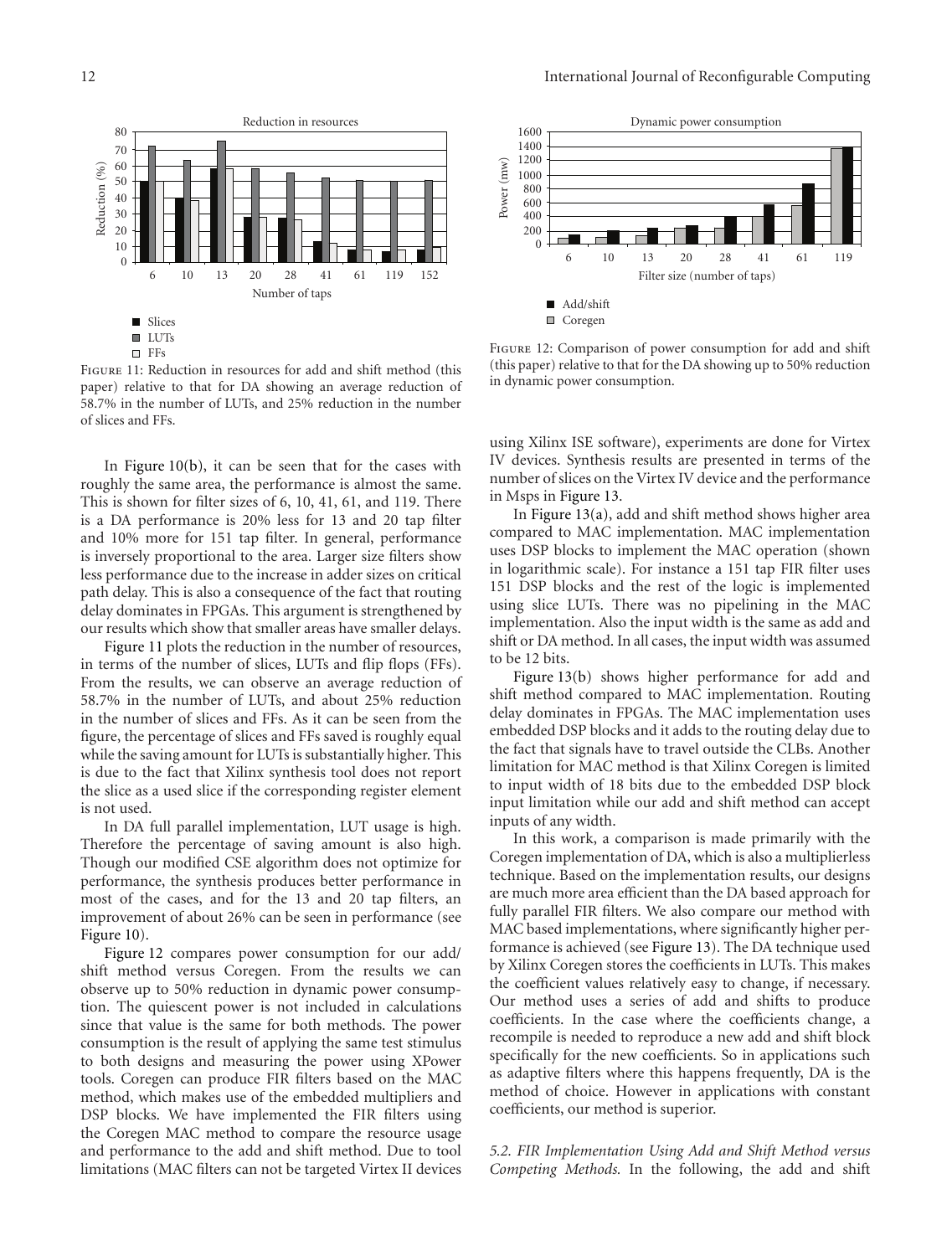

FIGURE 13: Resource utilization and performance implementation results for various filters using add and shift method (this paper) versus MAC method on Virtex IV. (a) Resource utilization in terms of no. of slices and DSP blocks presented in logarithmic scale. (b) Performance (Msps).

method experimental results are compared against two competing methods: SPIRAL automatic software and RAG-*n.*

SPIRAL is a system that automatically generates platform-adapted libraries for DSP transforms. The system uses a high level algebraic notation to represent, generate, and manipulate various algorithms for a user specified transform. SPIRAL optimizes the designs in terms of number of additions and it tunes the implementation to the platform by intelligently searching in the space of different algorithms and their implementation options for the fastest on the given platform. The SPIRAL software is available for download. SPIRAL generates the C code (not the HDL code) for multiplier block of the FIR filter. In order to have a complete comparison, the C code for the multiplier block was



(b)

Figure 14: Resource utilization and performance implementation results for various filters using add and shift method (this paper) relative to that of SPIRAL automatic software. SPIRAL shows a saving of 72% in FFs, 11% in LUTs, and 59% in slices at the cost of 68% drop in performance. (a) Resource utilization in terms of # of FFs, LUTs, and SLICEs. (b) Performance (Msps).

generated for each filter using SPIRAL software and then converted to HDL code with the addition of the delay line. The resulting code was run by Xilinx ISE software and the implementation results are shown in Figure 14 for both area and performance.

In order to have a fair comparison, all inputs and outputs were registered. We implemented all experiments with the HDL codes (converted C code that was generated by SPIRAL software) and the results are shown in Figure 14. Figure 14(a) shows the FPGA area in terms of number of FFs, LUTs, and SLICEs and Figure 14(b) shows the performance.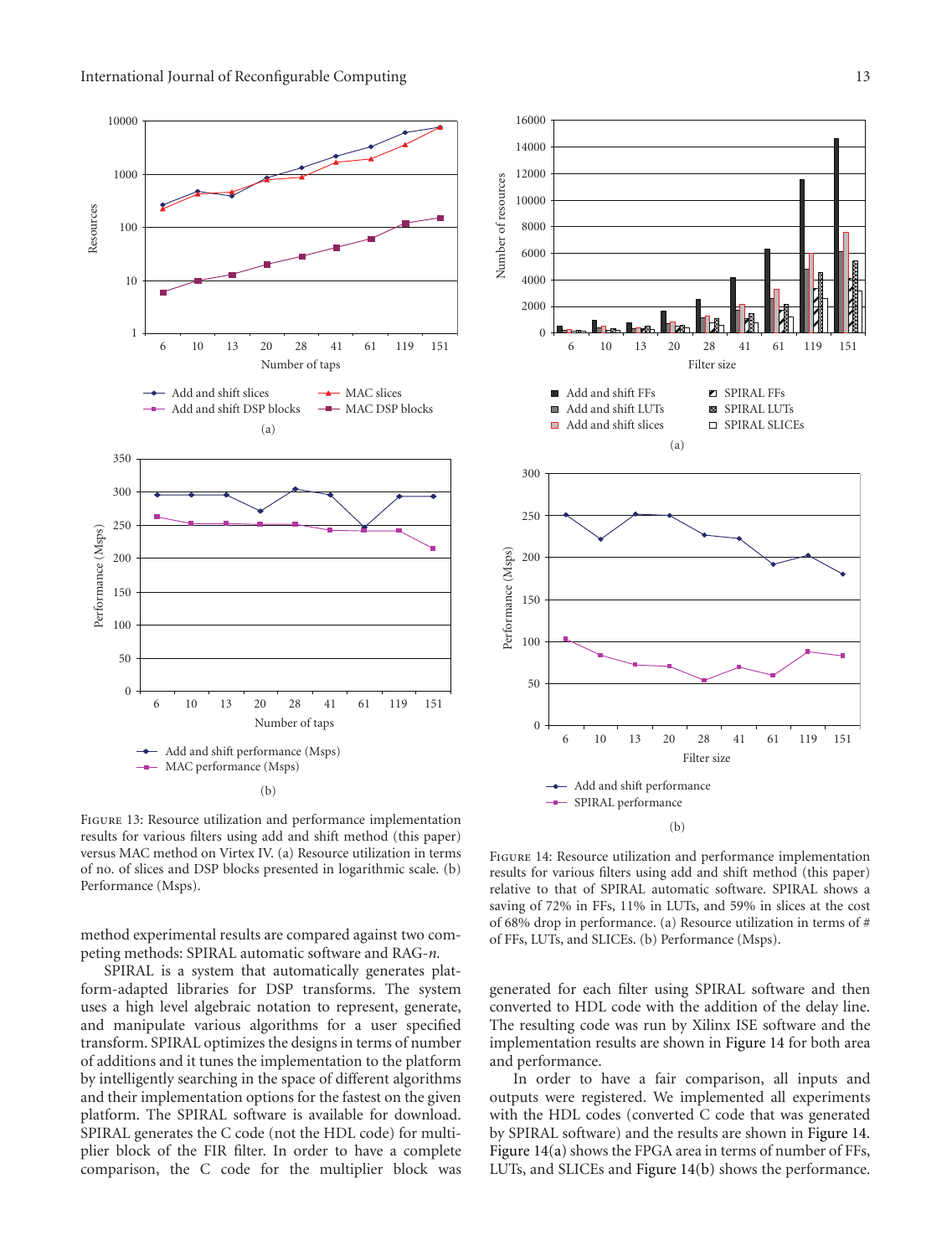

Figure 15: High level resource utilization in terms of # adders and registers for various filters using add and shift method (this paper) versus SPIRAL automatic software. SPIRAL shows a saving of 15% in number of adders and 81% in number of registers at the cost of 68% drop in performance.

The reason for the reduction in performance is the depth of the adder tree in multiplier block since this block is not pipelined by SPIRAL. The depth of the adder tree in multiplier block is dependent on the coefficients used and in some cases is as high as 7 levels of cascaded adders. The average performance for SPIRAL implementation is 73 Mhz as opposed to 231 Mhz for our add and shift method. There is a trade-off between performance and FPGA area in this case. Implementation results show that the drop in performance comes at an improvement to the FPGA area. The average FPGA area for various size filters is 2400 FFs, 1016 LUTs, and 1242 slices for add and shift method versus 679 FFs, 909 LUTs, and 512 slices for SPIRAL. There is a saving of 72% in FFs, 11% in LUTs, and 59% in slices at the cost of 68% drop in performance. Another interesting fact that can be seen in Figure 14(a) is that the number of LUTs used is very close in both methods. This means that both methods behave very closely when it comes to synthesizing adders. Our add and shift method takes advantage of registered adders depicted in Figure 5 and inserts registers whenever possible (without adding to area) to improve performance. Due to this fact, we show better performance for all size filters comparable with SPIRAL even though we are not optimizing our designs for performance.

The SPIRAL implementation is an optimum solution for software oriented platforms since it focuses on minimizing number of additions. However, this is not necessarily the best method for FPGA implementation. An important factor in FPGA implementation is to use the slice architecture in an efficient way and have a balanced usage of LUTs and registers.

Figure 15 provides the high level cost measure of the add and shift method versus SPIRAL. Both number of adders and registers that are synthesized are shown using each

method. SPIRAL uses 16% less number of adders and 81% less number of registers compared to add and shift at the cost of 68% drop in performance.

It is impossible to compare our implementation results with RAG-*n* presented in [30] directly due to several reasons such as targeting a different Altera FPGA versus Xilinx, coefficients magnitude, filter size, and so forth. However, these numbers can be compared indirectly assuming Xilinx logic cells (LCs) are equivalent to Altera logic elements considering a conversion factor. In fact, each Xilinx LC is 1.125 Altera LE (This number is reported on manufacturer's websites [41]). Since we donot know the RAG-*n* method filter sizes, we can find the same size filters using FPGA area reported. Taking all these into account the implementation results for our add and shift method show size reduction of 59%, performance of +11% and cost improvement of 82% expressed as LCs/Fmax compared to DA. This shows our method is advantageous regardless of the coefficients. The authors in [30] specifically mention that RAG-*n* works best when many small coefficients are available, while DA offers greater advantage when there are many large coefficients.

*5.3. FIR Implementation Using Mutual Contraction Concept.* Mutual contraction defines a new edge weight for nets and then computes the relative weight of a connection. It can be used to estimate the relative length of interconnect. This concept can be extended to measure the contraction of a node group. Our CSE based cost function considers only area reduction as a constraint. It is based on extracting the divisors in a polynomial that minimizes the number of operations needed but constraints have been modified to incorporate mutual contraction concept. Section 5.3.1 describes the design flow and Section 5.3.2 discusses the experimental results.

*5.3.1. Design Flow Using Mutual Contraction Metric.* Figure 16 summarizes the steps taken towards our goals. Our experiments are based on implementation of different size FIR filters with fixed coefficients. We performed two term CSE for three cases trying to maximize and minimize the mutual contraction (according to the criteria explained in Section 4.2) and also with no consideration of interconnect mutual contraction effect. Thereafter, HDL RTL code for each case was generated. There are five RTL HDL codes for each size filter. For all cases, RTL code was synthesized and run through VPR Place and Route tool to compare the results.

For placement and routing we have followed VPR design flow summarized in [42]. High level language files (HDL) are read by the synthesis tool. In our experiment, Altera and QUIP toolsets are used to generate.BLIF (Berkeley Logic Interchange Format) file. The goal of BLIF file is to describe a logic level hierarchical circuit in textual form. A circuit can be viewed as a directed graph of combinational logic nodes and sequential logic elements. TVPACK and VPR tools do not support Xilinx ISE software. Furthermore, Xilinx ISE toolset does not provide any interconnect information for a placed and routed design). T-VPack is a packing program which can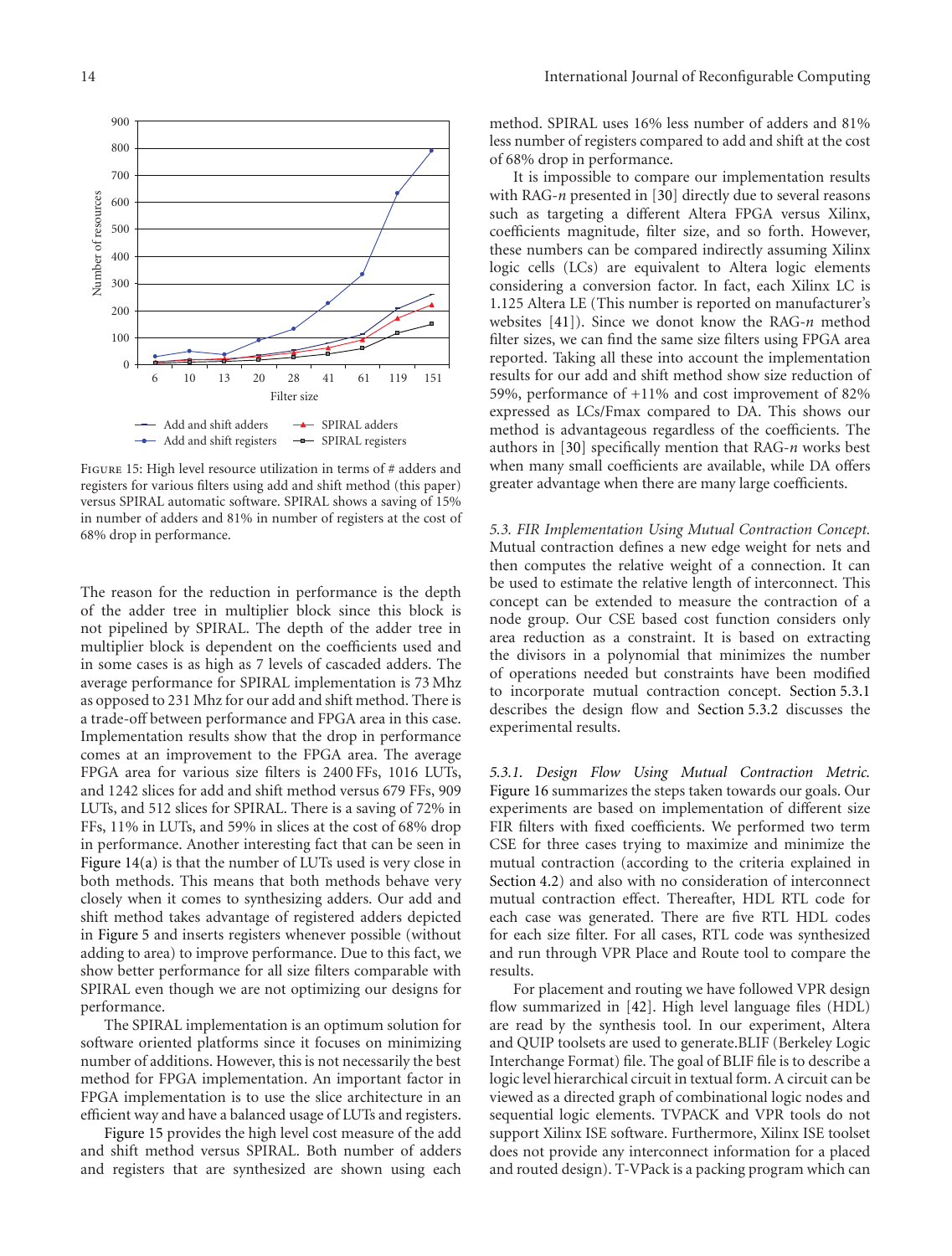

Figure 16: Implementation flow using mutual contraction concept.

be used with or without VPR. It takes a technology-mapped netlist (in.BLIF format) consisting of LUTs and flip flops (FFs) and packs the LUTs and FFs together to form more coarse-grained logic blocks and outputs a netlist in the.NET format that VPR uses. VPR then reads.NET file along with the architecture file (.ARCH) and generates PAR files. VPR is an FPGA PAR tool. The output of VPR consists of a file describing the circuit placement (.P) and circuit's routing (.ROUTING). The.ARCH is another input to the VPR tool that defines the FPGA architecture for the VPR tool. VPR tool lets the user define the FPGA architecture and reads that as an input file.

*5.3.2. Implementation Results Using Mutual Contraction Metric.* We have implemented various size FIR filters taking mutual contraction into account. We have embedded four additional constraints introduced in Section 4.3 (*fxMin*, *fxMax*, *fmin*, *fmax*) into our cost function and regenerated the HDL codes and implemented all FIR designs. The place and route information can be obtained after implementing the designs. Figures 17 and 18 represent the data obtained after the implementation for both placement and routing of different size filters.

Figure 17 shows the number of routing channels versus number of taps for different size filters. Here Fx is the modified CSE algorithm presented in Algorithm 1 which is based on CSE. *fxmin* is the best approach in terms of reduction in number of routing channels. Figure 18 shows the average wirelength versus filter size. *fxmin* still shows maximum reduction in wirelength especially for large size filters.

For placement, as Figure 17 shows, there is a saving of up to 20% in the number of routing channels. This results in



Figure 17: Number of routing channels versus filter size for various cost functions discussed in Section 4.3 with  $f_x$  being the modified CSE algorithm presented in Algorithm 1 and others based on maximizing or minimizing AMC. *fxmin* is the best scenario that results in the minimum number of routing channels.



Figure 18: Average wirelength versus filter size. for various cost functions discussed in Section 4.3 with  $f_x$  being the modified CSE algorithm presented in Algorithm 1 and others based on maximizing or minimizing AMC. *fxmin* is the best scenario that results in the minimum number of routing channels.

lower congestion. There is up to 8% saving in average wirelength for Fxmin as depicted in Figure 18. There is a trivial 2-3% saving in number of logic blocks for Fxmin. There are two factors here that can be affected by changing parameters: number of wires and wirelength. Saving number of adders reduces number of wires, and wirelength can be reduced by manipulating mutual contraction. As it can be seen from the figures, Max and Min are the worst cases since these two methods focus on maximizing or minimizing mutual contraction among the divisors regardless of saving number of additions.  $F_x$  was the modified CSE algorithm presented in Algorithm 1 with no mutual contraction incorporated and it only concentrates on saving number of additions. In general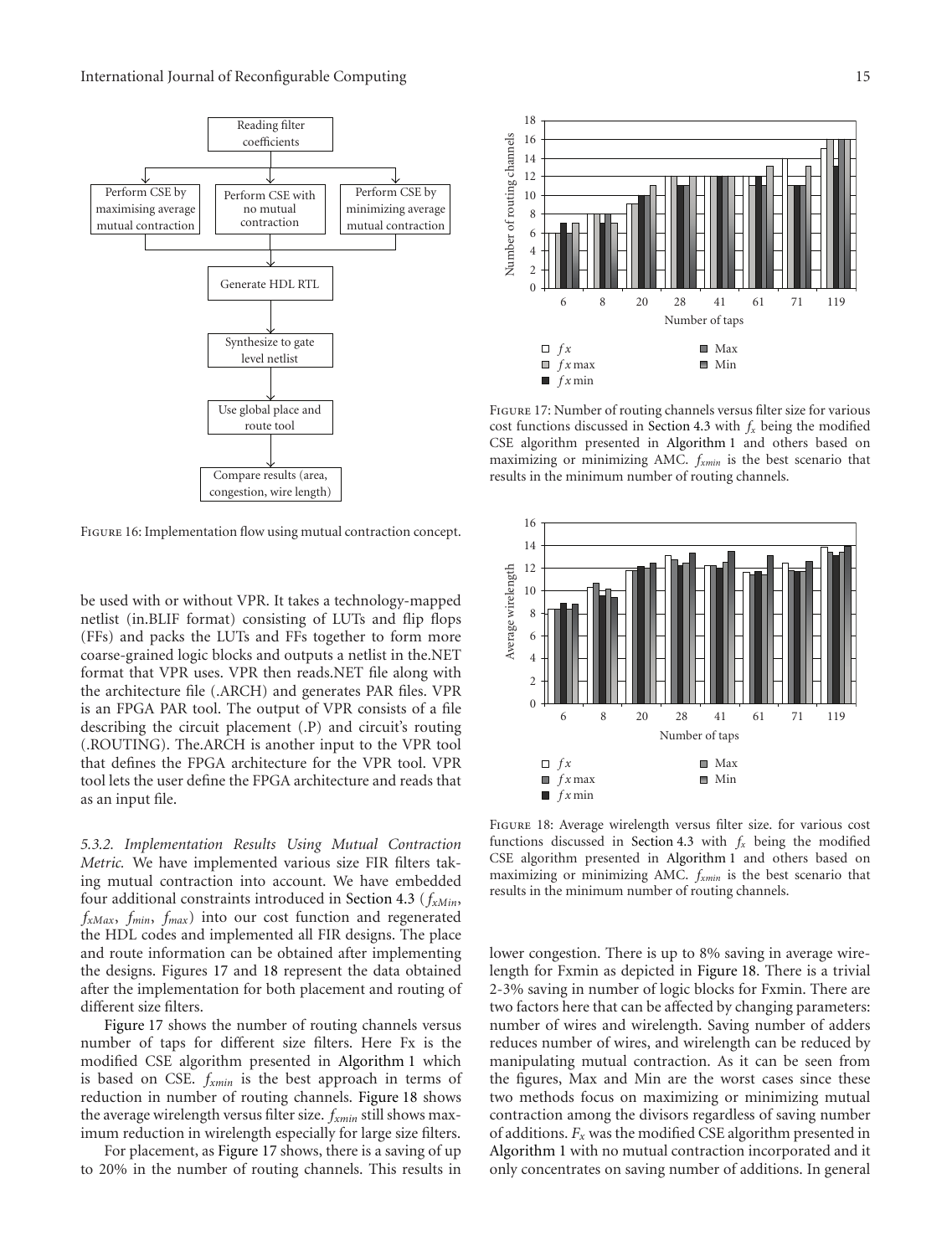maximizing mutual contraction minimizes the wirelength which means *Fxmax* should give the best results. However, this is not always the case. *Fxmin* scenario results in maximum saving. There seems to be a complex interplay between these two factors (wirelength and number of wires). Consequently, we see sporadic results even though most of the cases offer some saving in both wirelength and number of wires.

In comparison with [27], Common subexpression elimination is extensively used to reduce the number of adders and therefore area. Furthermore, our designs can run with sample rates as high as 252 Msps, whereas the designs in [27] can run only at 78.6 Msps. A summary of the above results is posted on [43].

#### 6. Conclusions

In this paper, we presented a multiplierless technique, based on add and shift method and common subexpression elimination for low area, low power and high speed implementations of FIR filters. Our techniques are validated on Virtex II and Virtex 4 devices where significant area and power reductions are observed over traditional DA based techniques. In future, we would like to improve our modified CSE algorithm to make use of the limited number of embedded multipliers available on the FPGA devices. Also, the new cost function can be embedded into other optimization algorithms such as RAG-*n* or Hcub (embedded in SPIRAL) as future work.

We have extended our add and shift method to reduce the FPGA resource utilization by incorporating mutual contraction metric that estimates pre-layout wirelength. The original cost function in add and shift method is modified using mutual contraction concept to introduce five different constraints, two of which maximize and two others minimize the average mutual contraction. As a result, an improvement is expected in routing and total wirelength in routed design. Based on the overall results *fxmin* scenario seems to be better in terms of placement and routing. In *fxmin*, AMC is minimized among the divisors that save maximum number of additions.

For routing, there is up to 8% saving in average wirelength and up to 20% in number of routing channels for *f<sub>xmin</sub>* compared to *f<sub>x</sub>* algorithm (modified CSE algorithm). There is also a trivial 2-3% saving in number of logic blocks for this scenario. The obtained results related to routing could be a significant factor for high density designs since routing issues start to appear.

In comparison with SPIRAL, our method shows better performance. SPIRAL shows a saving of 72% in FFs, 11% in LUTs, and 59% in slices at the cost of 68% drop in performance. SPIRAL multiplier block is not pipelined and depending on the coefficients used, the cascaded adder tree could synthesize to several levels of logic and consequently result into low performance. This is a good solution for software implementation but not necessarily for FPGA implementation. An important factor in FPGA implementation is to use the slice architecture in an efficient way. Each FPGA slice includes a combinatorial part (LUT) and a storage element (register). Multiplier block generated by

SPIRAL uses only the LUTs and registers that are left can not be used for other logic and consequently they are wasted.

#### References

- [1] K. D. Underwood and K. S. Hemmert, "Closing the gap: CPU and FPGA trends in sustainable floating-point BLAS performance," in *Proceedings of the 12th Annual IEEE Symposium on Field-Programmable Custom Computing Machines (FCCM '04)*, pp. 219–228, Napa, Calif, USA, April 2004.
- [2] L. Zhuo and V. K. Prasanna, "Sparse matrix-vector multiplication on FPGAs," in *Proceedings of the International Symposium on Field Programmable Gate Arrays (FPGA '05)*, pp. 63–74, Monterey, Calif, USA, 2005.
- [3] Y. Meng, A. P. Brown, R. A. Iltis, T. Sherwood, H. Lee, and R. Kastner, "MP core: algorithm and design techniques for efficient channel estimation in wireless applications," in *Proceedings of the Design Automation Conference (DAC '05)*, pp. 297–302, Anaheim, Calif, USA, 2005.
- [4] B. L. Hutchings and B. E. Nelson, "GIGAOP DSP on FPGA," in *Proceedings of the IEEE International Conference on Acoustics, Speech and Signal Processing (ICASSP '01)*, vol. 2, pp. 885–888, Salt Lake, Utah, USA, 2001.
- [5] A. Alsolaim, J. Becker, M. Glesner, and J. Starzyk, "Architecture and application of a dynamically reconfigurable hardware array for future mobile communication systems," in *Proceedings of the International Symposium on Field Programmable Custom Computing Machines (FCCM '00)*, Napa, Calif, USA, 2000.
- [6] S. J. Melnikoff, S. F. Quigley, and M. J. Russell, "Implementing a simple continuous speech recognition system on an FPG," in *Proceedings of the International Symposium on Field-Programmable Custom Computing Machines (FCCM '02)*, Napa, Calif, USA, 2002.
- [7] T. Yokota, M. Nagafuchi, Y. Mekada, T. Yoshinaga, K. Ootsu, and T. Baba, "A scalable FPGA-based custom computing machine for medical image processing," in *Proceedings of the International Symposium on Field-Programmable Custom Computing Machines (FCCM '02)*, Napa, Calif, USA, 2002.
- [8] H.-J. Kang, H. Kim, and I.-C. Park, "FIR filter synthesis algorithms for minimizing the delay and the number of adders," in *Proceedings of the IEEE/ACM International Conference on Computer-Aided Design (ICCAD '00)*, pp. 51–54, San Jose, Calif, USA, 2000.
- [9] A. Hosangadi, F. Fallah, and R. Kastner, "Reducing hardware compleity of linear DSP systems by iteratively eliminating two term common subexpressions," in *Proceedings of the Asia South Pacific Design Automation Conference (ASP-DAC '05)*, Shanghai, China, 2005.
- [10] A. G. Dempster and M. D. Macleod, "Use of minimum-adder multiplier blocks in FIR digital filters," *IEEE Transactions on Circuits and Systems II*, vol. 42, no. 9, pp. 569–577, 1995.
- [11] O. Gustafsson, A. G. Dempster, and L. Wanhammar, "Extended results for minimum-adder constant integer multipliers," in *Proceedings of the IEEE International Symposium on Circuits and Systems (ISCAS '02)*, vol. 1, pp. I73–I76, Scottsdale, Ariz, USA, 2002.
- [12] Y. Voronenko and M. Puschel, "Multiplierless multiple constant multiplication," *ACM Transactions on Algorithms*, vol. 3, no. 2, 2007.
- [13] N. Al-Dhahir, A. H. H. Sayed, and J. M. Cioffi, "Stable polezero modeling of long FIR filters with application to the MMSE-DFE," *IEEE Transactions on Communications*, vol. 45, no. 5, pp. 508–513, 1997.